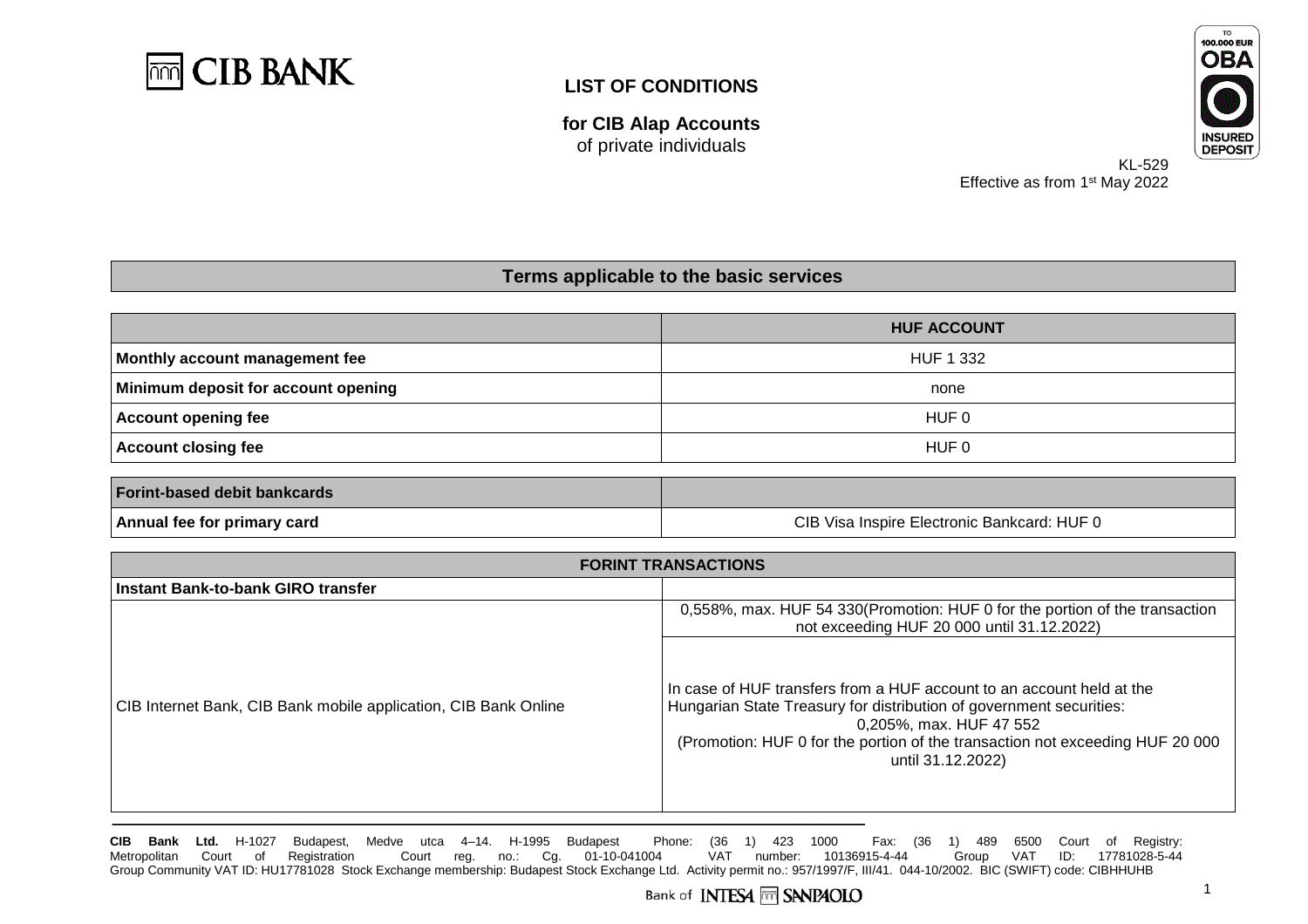**CIB BANK** mm

**for CIB Alap Accounts** of private individuals



KL-529 Effective as from 1<sup>st</sup> May 2022

|                                                                 | 0,558%, max. HUF 54 330 (Promotion: HUF 0 for the portion of the transaction  |
|-----------------------------------------------------------------|-------------------------------------------------------------------------------|
|                                                                 | not exceeding HUF 20,000 until 31.12.2022)                                    |
|                                                                 | In case of HUF transfers from a HUF account to an account held at the         |
| CIB TPP channel                                                 | Hungarian State Treasury for distribution of government securities:           |
|                                                                 | 0,205%, max. HUF 47 552                                                       |
|                                                                 | (Promotion: HUF 0 for the portion of the transaction not exceeding HUF 20 000 |
|                                                                 | until 31.12.2022)                                                             |
| <b>Bank-to-bank GIRO transfer</b>                               |                                                                               |
|                                                                 | 0,558%, max. HUF 54 330 (Promotion: HUF 0 for the portion of the transaction  |
|                                                                 | not exceeding HUF 20 000 until 31.12.2022)                                    |
|                                                                 | In case of HUF transfers from a HUF account to an account held at the         |
| CIB Internet Bank, CIB Bank mobile application, CIB Bank Online | Hungarian State Treasury for distribution of government securities:           |
|                                                                 | 0,205%, max. HUF 47 552                                                       |
|                                                                 | (Promotion: HUF 0 for the portion of the transaction not exceeding HUF 20 000 |
|                                                                 | until 31.12.2022)                                                             |
|                                                                 |                                                                               |
| CIB TPP channel                                                 | 0,558%, max. HUF 54 330 (Promotion: HUF 0 for the portion of the transaction  |
|                                                                 | not exceeding HUF 20,000 until 31.12.2022)                                    |
|                                                                 | In case of HUF transfers from a HUF account to an account held at the         |
|                                                                 | Hungarian State Treasury for distribution of government securities:           |
|                                                                 | 0,205%, max. HUF 47 552                                                       |
|                                                                 | (Promotion: HUF 0 for the portion of the transaction not exceeding HUF 20 000 |
|                                                                 | until 31.12.2022)                                                             |
|                                                                 | 0,621%, max. HUF 53 835 (Promotion: HUF 0 for the portion of the transaction  |
| <b>CIB24</b>                                                    | not exceeding HUF 20 000 until 31.12.2022)                                    |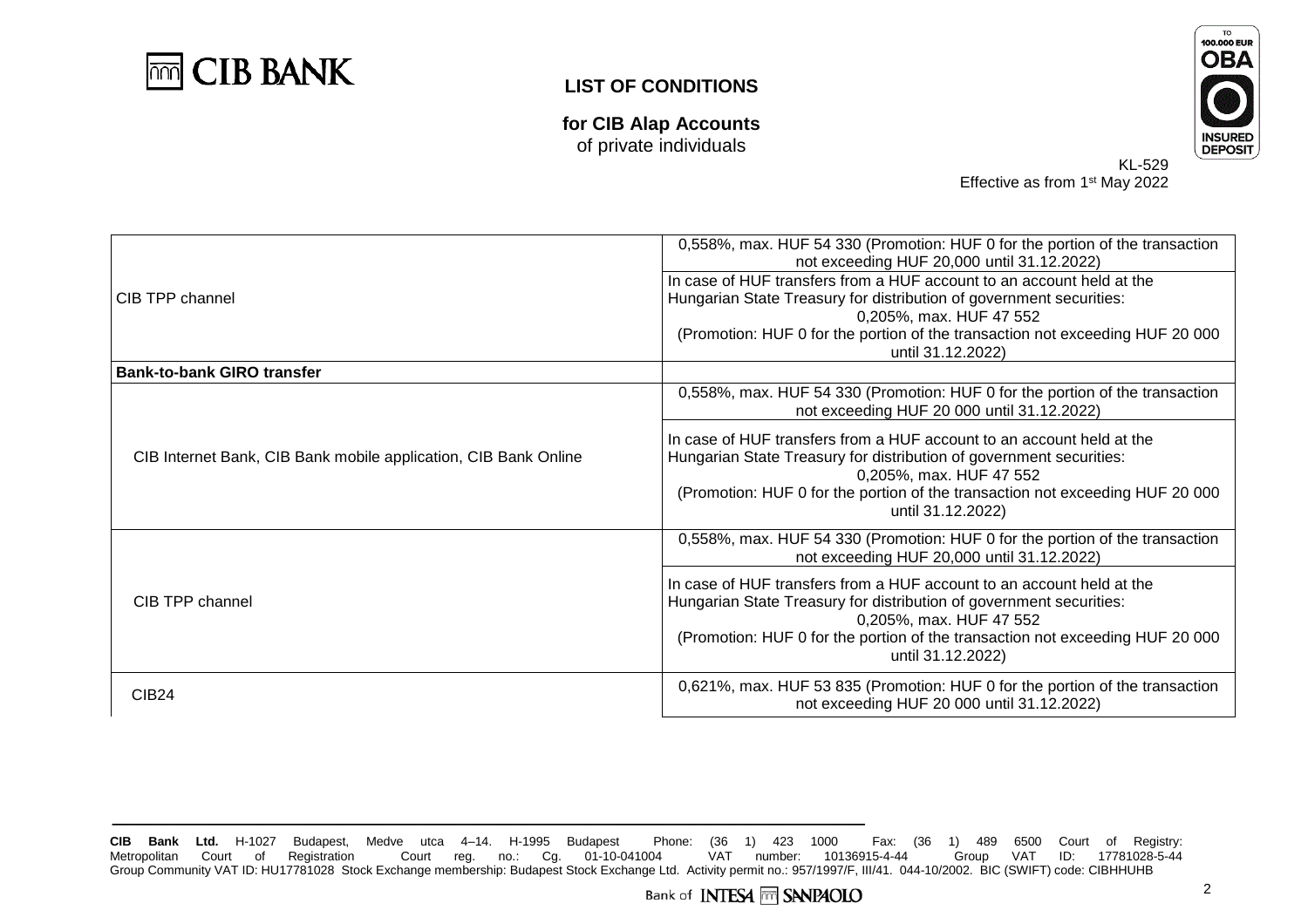

**for CIB Alap Accounts** of private individuals



KL-529 Effective as from 1<sup>st</sup> May 2022

|                                                                                                                            | In case of HUF transfers from a HUF account to an account held at the<br>Hungarian State Treasury for distribution of government securities:<br>0,254%, max. HUF 46 799<br>(Promotion: HUF 0 for the portion of the transaction not exceeding HUF 20 000<br>until 31.12.2022) |
|----------------------------------------------------------------------------------------------------------------------------|-------------------------------------------------------------------------------------------------------------------------------------------------------------------------------------------------------------------------------------------------------------------------------|
|                                                                                                                            | 0,733%, max. HUF 56 107 (Promotion: HUF 0 for the portion of the transaction<br>not exceeding HUF 20 000 until 31.12.2022)                                                                                                                                                    |
| Paper-based service <sup>17</sup> , with the order submitted via a Magnifica Banker, on<br>Electronic Signature Pad        | In case of HUF transfers from a HUF account to an account held at the<br>Hungarian State Treasury for distribution of government securities:<br>0,351%, max. HUF 48 773<br>(Promotion: HUF 0 for the portion of the transaction not exceeding HUF 20 000                      |
| Instant Intrabank transfer                                                                                                 | until 31.12.2022)                                                                                                                                                                                                                                                             |
|                                                                                                                            |                                                                                                                                                                                                                                                                               |
| CIB Internet Bank, CIB Bank mobile application, CIB Bank Online                                                            | 0,544%, max. HUF 53 006 (Promotion: HUF 0 for the portion of the transaction<br>not exceeding HUF 20 000 until 31.12.2022)                                                                                                                                                    |
| CIB TPP channel                                                                                                            | 0,544%, max. HUF 53 006 (Promotion: HUF 0 for the portion of the transaction<br>not exceeding HUF 20 000 until 31.12.2022)                                                                                                                                                    |
| Intrabank transfer                                                                                                         |                                                                                                                                                                                                                                                                               |
| CIB Internet Bank, CIB Bank mobile application, CIB Bank Online                                                            | 0,544%, max. HUF 53 006 (Promotion: HUF 0 for the portion of the transaction<br>not exceeding HUF 20 000 until 31.12.2022)                                                                                                                                                    |
| CIB TPP channel                                                                                                            | 0,544%, max. HUF 53 006 (Promotion: HUF 0 for the portion of the transaction<br>not exceeding HUF 20 000 until 31.12.2022)                                                                                                                                                    |
| <b>CIB24</b>                                                                                                               | 0,608%, max. HUF 52 523<br>(Promotion: HUF 0 for the portion of the transaction not exceeding HUF 20 000                                                                                                                                                                      |
|                                                                                                                            | until 31.12.2022)                                                                                                                                                                                                                                                             |
| Paper-based service <sup>17</sup> , with the order submitted via a Magnifica Banker, on<br><b>Electronic Signature Pad</b> | 0,717%, max.HUF 54 739 (Promotion: HUF 0 for the portion of the transaction<br>not exceeding HUF 20 000 until 31.12.2022)                                                                                                                                                     |
| Transfer between the Client's own accounts kept at CIB Bank                                                                |                                                                                                                                                                                                                                                                               |
|                                                                                                                            |                                                                                                                                                                                                                                                                               |

**CIB Bank Ltd.** H-1027 Budapest, Medve utca 4–14. H-1995 Budapest Phone: (36 1) 423 1000 Fax: (36 1) 489 6500 Court of Registry: Court reg. no.: Cg. 01-10-041004 VAT number: 10136915-4-44 Group VAT ID: 17781028-5-44 Group Community VAT ID: HU17781028 Stock Exchange membership: Budapest Stock Exchange Ltd. Activity permit no.: 957/1997/F, III/41. 044-10/2002. BIC (SWIFT) code: CIBHHUHB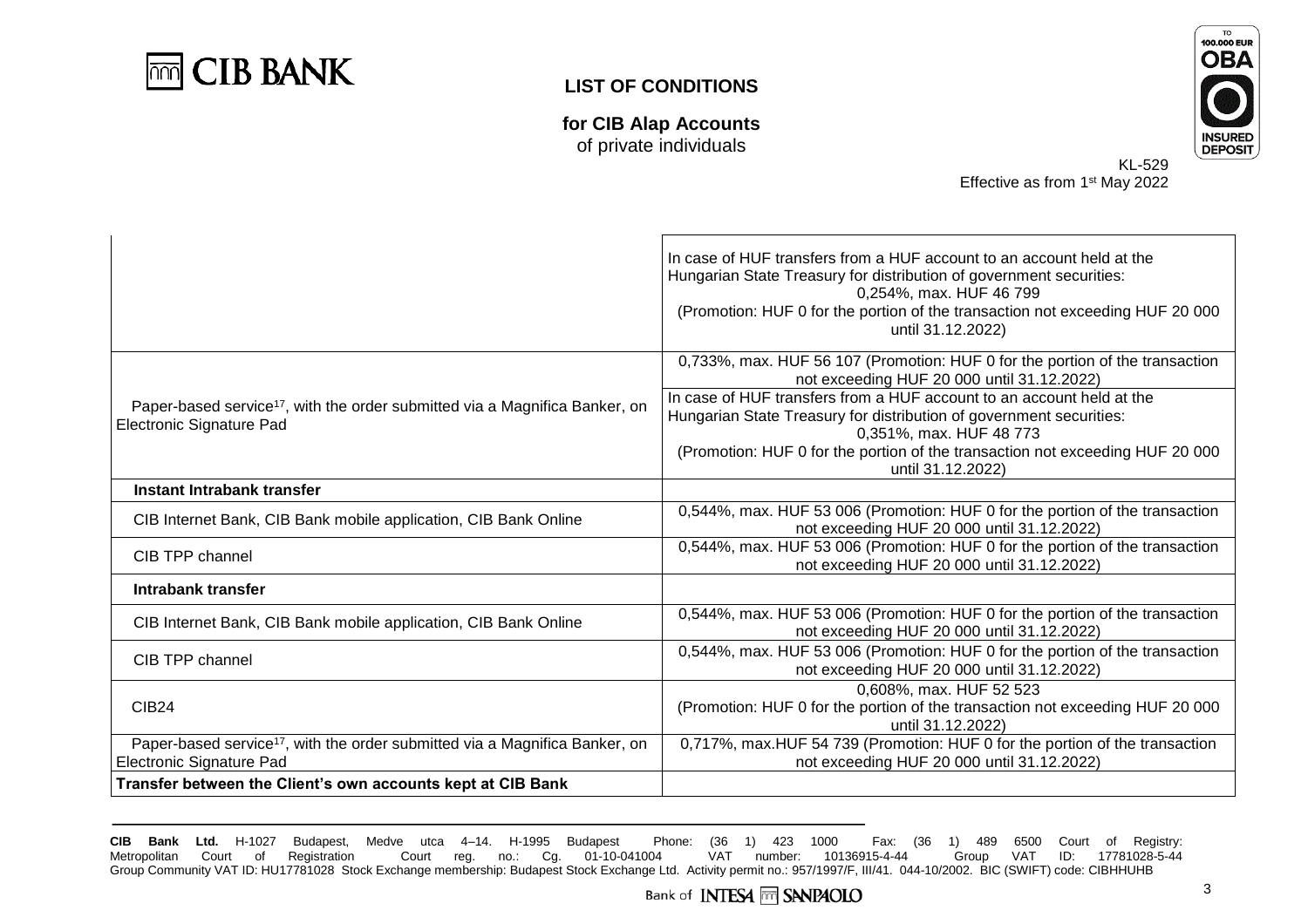

**for CIB Alap Accounts** of private individuals



KL-529 Effective as from 1<sup>st</sup> May 2022

| CIB Internet Bank, CIB Bank mobile application, CIB Bank Online                                                        | HUF 0                                                                                                                                                                                                                                                                      |
|------------------------------------------------------------------------------------------------------------------------|----------------------------------------------------------------------------------------------------------------------------------------------------------------------------------------------------------------------------------------------------------------------------|
| CIB TPP channel                                                                                                        | HUF 0                                                                                                                                                                                                                                                                      |
| CIB <sub>24</sub>                                                                                                      | 0,202%, max. HUF 7 615                                                                                                                                                                                                                                                     |
| Paper-based service, with the order submitted via a Magnifica Banker, on<br>Electronic Signature Pad                   | 0,294%, max. HUF 7 936 Promotion: In the case of Magnifica customers HUF 0<br>until 31.12.2022)                                                                                                                                                                            |
| Execution of a standing order via the GIRO system                                                                      | 0,52%, max. HUF 7 589 (Promotion: HUF 0 for the portion of the transaction not<br>exceeding HUF 20 000 until 31.12.2022)                                                                                                                                                   |
|                                                                                                                        | In case of HUF transfers from a HUF account to an account held at the<br>Hungarian State Treasury for distribution of government securities:<br>0,168%, max. HUF 811<br>(Promotion: HUF 0 for the portion of the transaction not exceeding HUF 20 000<br>until 31.12.2022) |
| <b>Execution of an intrabank standing order</b>                                                                        | 0,52%, max. HUF 7 589 (Promotion: HUF 0 for the portion of the transaction not<br>exceeding HUF 20 000 until 31.12.2022)                                                                                                                                                   |
| Fee charged in the case of fulfilment of a direct debit                                                                | HUF 0                                                                                                                                                                                                                                                                      |
| Submission of a HUF collection order based on a letter of authorisation<br>for crediting to a bank account kept at CIB | HUF 0                                                                                                                                                                                                                                                                      |
| Registration of an incoming collection order based on an authorisation<br>letter                                       | HUF 0                                                                                                                                                                                                                                                                      |
| <u>l – a antonio de la conte</u><br>.<br>$\sim$ $\sim$                                                                 |                                                                                                                                                                                                                                                                            |

| The first 2 HUF cash withdrawals of a given calendar month from any<br>domestic ATM, the combined amount of which does not exceed HUF<br>150,000 | HUF 0 |
|--------------------------------------------------------------------------------------------------------------------------------------------------|-------|
| The first HUF cash withdrawal of a given calendar month from the cash<br>desk of a bank branch, up to a limit of HUF 50,000 $^3$                 | HUF 0 |
| Cash deposit at a bank branch                                                                                                                    | HUF 0 |

**CIB Bank Ltd.** H-1027 Budapest, Medve utca 4–14. H-1995 Budapest Phone: (36 1) 423 1000 Fax: (36 1) 489 6500 Court of Registry: Court reg. no.: Cg. 01-10-041004 VAT number: 10136915-4-44 Group VAT ID: 17781028-5-44 Group Community VAT ID: HU17781028 Stock Exchange membership: Budapest Stock Exchange Ltd. Activity permit no.: 957/1997/F, III/41. 044-10/2002. BIC (SWIFT) code: CIBHHUHB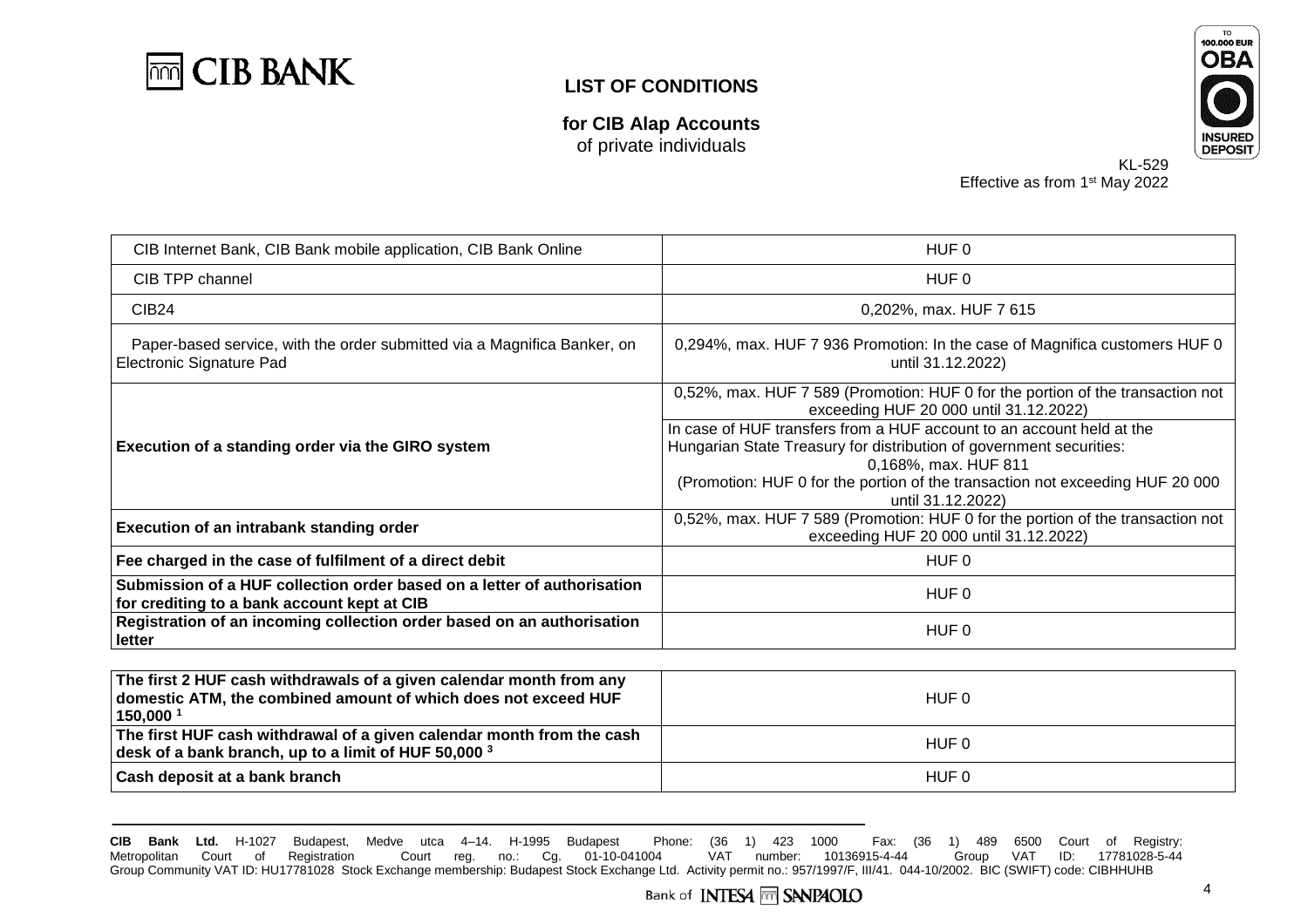

**for CIB Alap Accounts** of private individuals



KL-529 Effective as from 1<sup>st</sup> May 2022

| <b>ELECTRONIC SERVICES</b><br><b>CIB Internet based Electronic Services (CIB Internet Bank)</b> |                        |                    |
|-------------------------------------------------------------------------------------------------|------------------------|--------------------|
|                                                                                                 |                        | - Registration fee |
| Fees for password generator                                                                     |                        |                    |
| - Token usage fee                                                                               | HUF 56 / month / user  |                    |
| - Easy Token usage fee (Sales of this product will be discontinued from 02.<br>15.2019)         | HUF 56 / month / user  |                    |
| - CIB Hard Token usage fee                                                                      | HUF 380 / month / user |                    |
| - CIB mobilToken usage fee                                                                      | HUF 56 / month / user  |                    |
| - CIB Hard Token request fee                                                                    | HUF 0 / user           |                    |
|                                                                                                 |                        |                    |

| <b>CIB Internet-based Electronic Services (CIB Bank mobile application)</b> |       |  |
|-----------------------------------------------------------------------------|-------|--|
| - Registration fee                                                          | HUF 0 |  |
| - Monthly fee                                                               | HUF 0 |  |
| <b>CIB Internet based Electronic Services (CIB Bank Online)</b>             |       |  |
| <b>Registration fee</b>                                                     | HUF 0 |  |
| Monthly fee                                                                 | HUF 0 |  |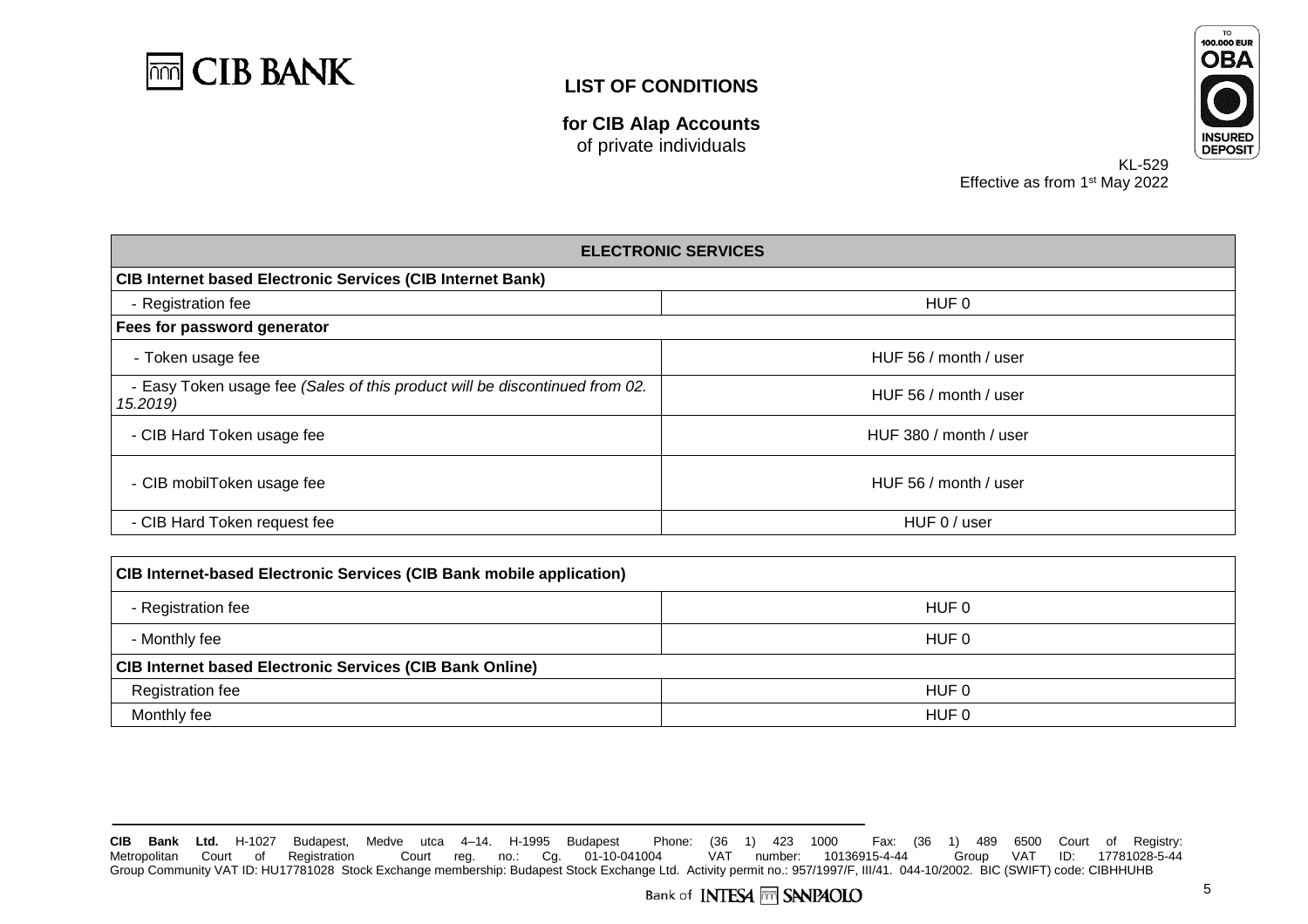

**for CIB Alap Accounts** of private individuals



KL-529 Effective as from 1<sup>st</sup> May 2022

#### **Terms applicable to the non-basic services**

|                                                                                                                                                                                     | <b>HUF ACCOUNT</b>                                                      |
|-------------------------------------------------------------------------------------------------------------------------------------------------------------------------------------|-------------------------------------------------------------------------|
| <b>On-demand interest</b>                                                                                                                                                           | Annual interest: 0,01%<br>AER: 0,01%                                    |
| Unauthorised overdraft interest                                                                                                                                                     | 27,99%                                                                  |
| Date of crediting interest on account                                                                                                                                               | per calendar month, on the last bank working day                        |
| Date of debiting unauthorised overdraft interest                                                                                                                                    | The last bank working day of every month                                |
| Regular monthly bank statement via CIB Internet Bank, CIB Bank mobil<br>application <sup>12,</sup>                                                                                  | HUF 0                                                                   |
| First paper statement each month, sent by post                                                                                                                                      | HUF 0                                                                   |
| Fee for issuing additional bank statements or certificates at the Client's<br>request<br>Relating to the past 6 months / month<br>Relating to more than 6 months previously / month | <b>HUF 1 438</b><br><b>HUF 2878</b>                                     |
| Fee for a change of account signatory                                                                                                                                               | <b>HUF 718</b>                                                          |
| Registration of a beneficiary in the case of death                                                                                                                                  | <b>HUF 2 158</b>                                                        |
| Fee for a change of account package 15,19                                                                                                                                           | <b>HUF 1 379</b>                                                        |
| Bank-switch fee <sup>16</sup>                                                                                                                                                       | <b>HUF 990</b><br>(in case of contracts signed on or after 01.01.2017.) |

| Fee applicable in the case of breach of contract |                  |
|--------------------------------------------------|------------------|
| Penalty fee for breach of contract               | <b>HUF 4 500</b> |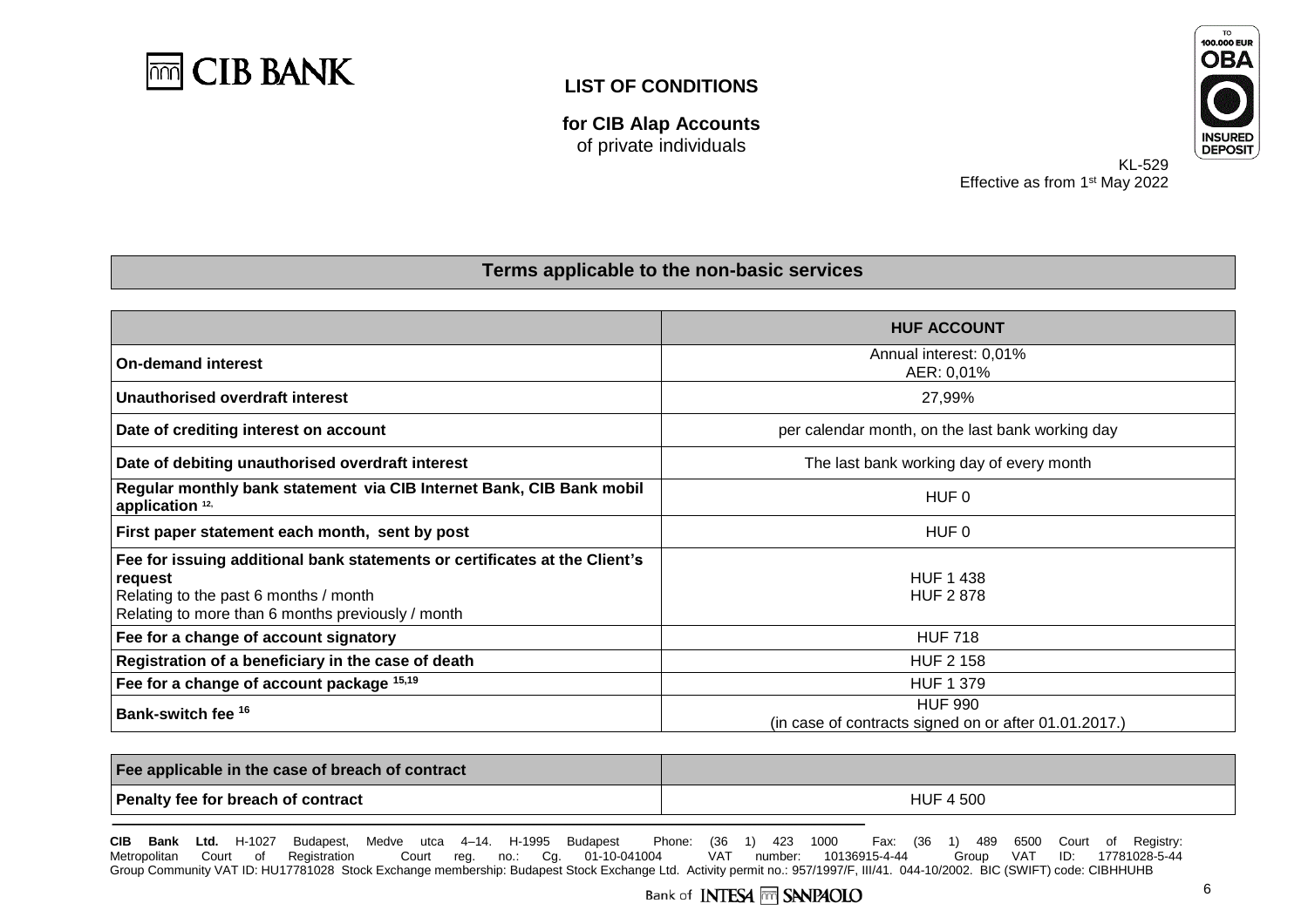

**for CIB Alap Accounts** of private individuals



KL-529 Effective as from 1<sup>st</sup> May 2022

| <b>Forint-based debit bankcards</b> |                                                                                       |
|-------------------------------------|---------------------------------------------------------------------------------------|
| Annual fee for primary card         | In the case of bank cards of another type than CIB Visa Inspire Electronic bank       |
|                                     | cards, the effective fees of the Bank Card List of Conditions for Private Individuals |
|                                     | apply.                                                                                |
| Annual fee for supplementary card   | The effective fees of the Bank Card List of Conditions for Private Individuals        |
|                                     | apply.                                                                                |

| <b>FORINT TRANSACTIONS</b>                                                                                        |                                       |  |
|-------------------------------------------------------------------------------------------------------------------|---------------------------------------|--|
| Bank-to-bank RTGS (VIBER) transfer                                                                                | 1%, min. HUF 13 265, max. HUF 119 684 |  |
| Fee for the modification or cancellation of a standing order                                                      | HUF 381 /transaction                  |  |
| Conditional transfer <sup>2</sup>                                                                                 |                                       |  |
| mobile-phone prepaid card top-up                                                                                  | HUF 0                                 |  |
| Dijnet bill payment - CIB Bank mobile application, CIB Bank Online                                                | HUF 0                                 |  |
| <b>Notification of limit breach</b>                                                                               | HUF 113 /transaction                  |  |
| Fee for the cancellation of an order (including recalling), or the modification of<br>an order<br>Intrabank order | HUF 0 / transaction                   |  |
| Bank-to-bank order                                                                                                | HUF 0 / transaction                   |  |
| Deposit fixing or termination, increasing or reducing the amount of<br>deposited capital on the rollover date     |                                       |  |
| CIB Internet Bank, CIB Bank mobile application, CIB Bank Online <sup>14</sup>                                     | HUF 0                                 |  |
| <b>CIB24</b>                                                                                                      | HUF 0                                 |  |
| Paper-based service, with the order submitted via a Magnifica Banker                                              | HUF 0                                 |  |
| Termination of a fixed-term deposit on a day other than the rollover date                                         |                                       |  |
| CIB Internet Bank, CIB Bank mobile application, CIB Bank Online <sup>14</sup><br>HUF 0                            |                                       |  |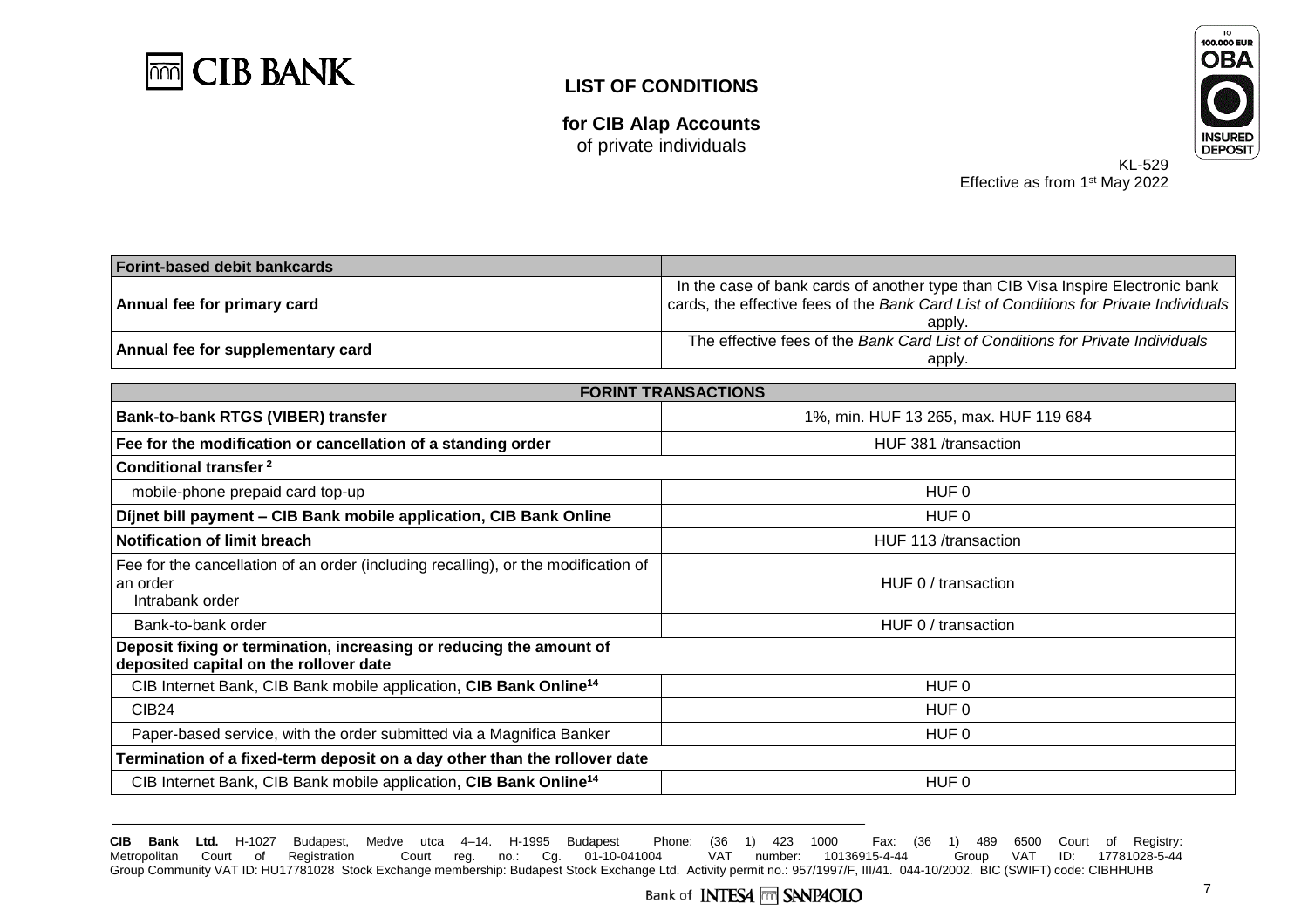

**for CIB Alap Accounts** of private individuals



KL-529 Effective as from 1<sup>st</sup> May 2022

| <b>CIB24</b>                                                                                                                                                                                                                                               | HUF 150 /transaction                     |  |  |
|------------------------------------------------------------------------------------------------------------------------------------------------------------------------------------------------------------------------------------------------------------|------------------------------------------|--|--|
| Paper-based service, with the order submitted via a Magnifica Banker                                                                                                                                                                                       | HUF 300 /transaction                     |  |  |
| Cash deposit at a bank branch                                                                                                                                                                                                                              |                                          |  |  |
| - fee the processing of coins if more than 50 coins are deposited 3                                                                                                                                                                                        | 3,39%                                    |  |  |
| Deposit with a postal cash transfer order, postal installed voucher,<br>postal subsequent setup, postal resettling                                                                                                                                         | 150 Ft + 0,39% / transaction             |  |  |
| With respect to the part exceeding HUF 50,000 of the first HUF cash<br>withdrawal of a given calendar month from the cash desk of a bank<br>branch /<br>Additional HUF cash withdrawals in a given calendar month from the<br>cash desk of a bank branch 3 | 1,749%, min. HUF 1 613, max. HUF 156 402 |  |  |
| - fee for coin processing if more than 50 coins are withdrawn <sup>3</sup>                                                                                                                                                                                 | 3,39%                                    |  |  |
| Fee for failing to make a cash-desk withdrawal after giving advance<br>notice, or for withdrawing more than HUF 1 million (or the equivalent in<br>foreign currency) without giving advance notice 3                                                       | HUF 14 664 / occasion                    |  |  |
| Postal payment order <sup>11</sup><br>(The Bank does not offer this service as a paper-based service after<br>01.03.2012)                                                                                                                                  | HUF 590 / order                          |  |  |
| Submission of an official transfer order or a collection order formerly<br>with the purpose code "2" (submission of a HUF collection order), on the<br>grounds of Foreclosure, for crediting to a bank account kept at CIB                                 | <b>HUF 1 872</b>                         |  |  |
| Registration of an incoming official transfer order and transfer ruling or<br>a collection order, formerly with the purpose code "2", on the grounds of<br><b>Foreclosure</b>                                                                              | <b>HUF 1872</b>                          |  |  |
| <b>Correspondence fee</b>                                                                                                                                                                                                                                  | <b>HUF 565</b>                           |  |  |
|                                                                                                                                                                                                                                                            |                                          |  |  |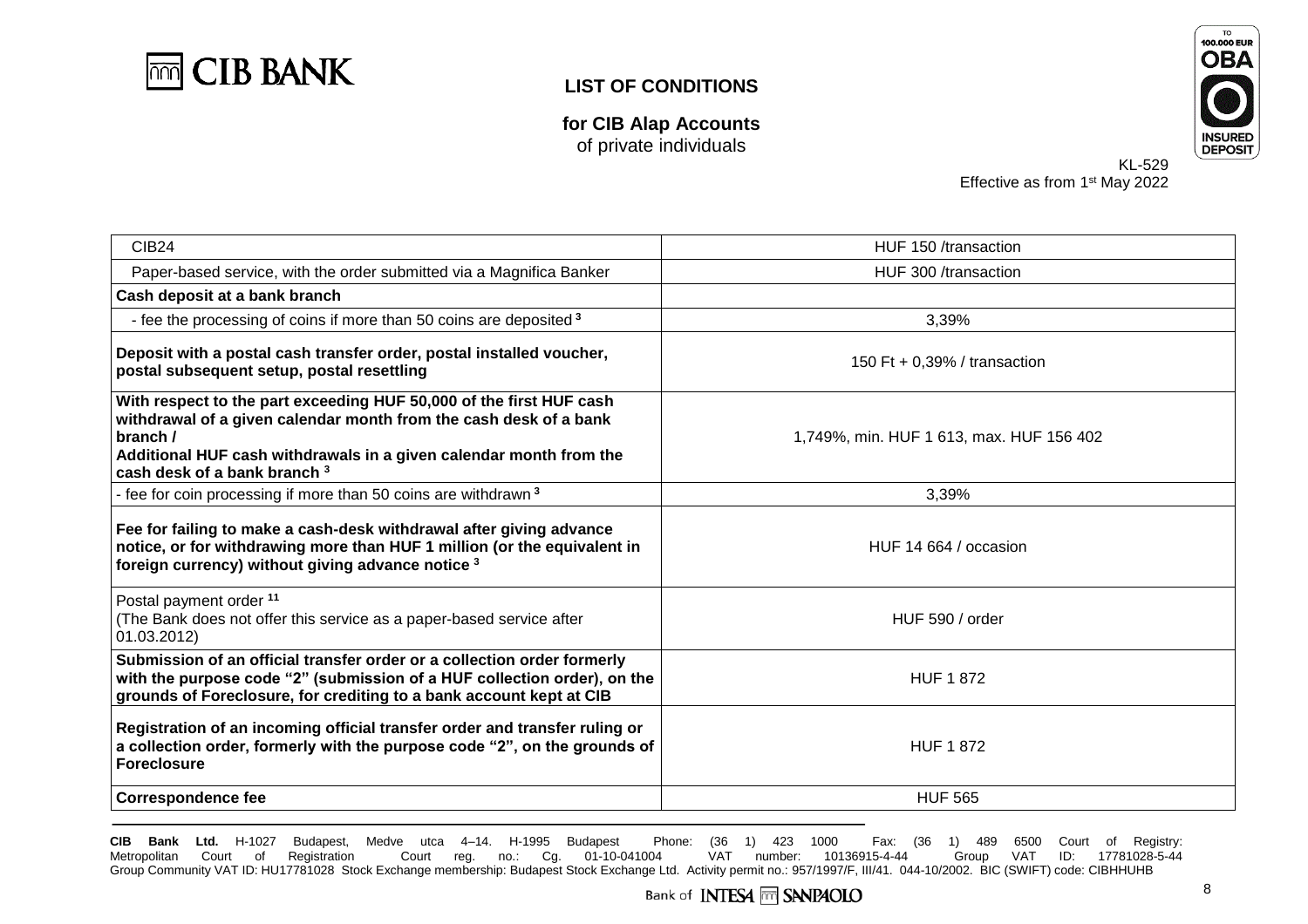

**for CIB Alap Accounts** of private individuals



KL-529 Effective as from 1<sup>st</sup> May 2022

| <b>FOREIGN CURRENCY ACCOUNT</b>                                                                                                           |                                                                              |  |
|-------------------------------------------------------------------------------------------------------------------------------------------|------------------------------------------------------------------------------|--|
| <b>On-demand interest</b>                                                                                                                 | Annual interest: 0,01%                                                       |  |
|                                                                                                                                           | AER: 0,01%                                                                   |  |
| Unauthorised overdraft interest                                                                                                           | Risk Free Rate - RFR in the given currency $(O/N)$ + yearly 6% <sup>20</sup> |  |
| Date of crediting interest on FCY account                                                                                                 | per calendar month, on the last bank working day                             |  |
| Date of debiting unauthorised overdraft interest                                                                                          | The last bank working day of the calendar month                              |  |
| Minimum deposit for account opening                                                                                                       | None                                                                         |  |
| Monthly account management fee                                                                                                            | <b>HUF 404</b>                                                               |  |
| Account opening and closing fee                                                                                                           | HUF 0                                                                        |  |
| Regular monthly statement <sup>13</sup>                                                                                                   | HUF 0                                                                        |  |
| Statement upon special request, certificate<br>Relating to the past 6 months / month<br>Relating to more than 6 months previously / month | <b>USD 7.18</b><br><b>USD 14.38</b>                                          |  |

| FOREIGN EXCHANGE AND CURRENCY TRANSACTIONS, HUF TRANSFERS ABROAD <sup>4</sup> (initiated from HUF or FCY accounts)  |                                         |  |  |
|---------------------------------------------------------------------------------------------------------------------|-----------------------------------------|--|--|
| Bank-to-bank transfer 5, 6                                                                                          |                                         |  |  |
| CIB Internet Bank, CIB Bank mobile application, CIB Bank Online                                                     | 0,598%, min. USD 23,18, max. USD 645,11 |  |  |
| CIB TPP channel                                                                                                     | 0,598%, min. USD 23,18, max. USD 645,11 |  |  |
| <b>CIB24</b>                                                                                                        | 0,79%, min. USD 22,96, max. USD 650,84  |  |  |
| Paper-based service <sup>17</sup> , with the order submitted via a Magnifica Banker, on<br>Electronic Signature Pad | 0,823%, min. USD 23,93, max. USD 689,58 |  |  |
| Expedition fee for execution with a T-day value date in the case of EUR, USD,<br>GBP and CAD                        | <b>USD 43.18</b>                        |  |  |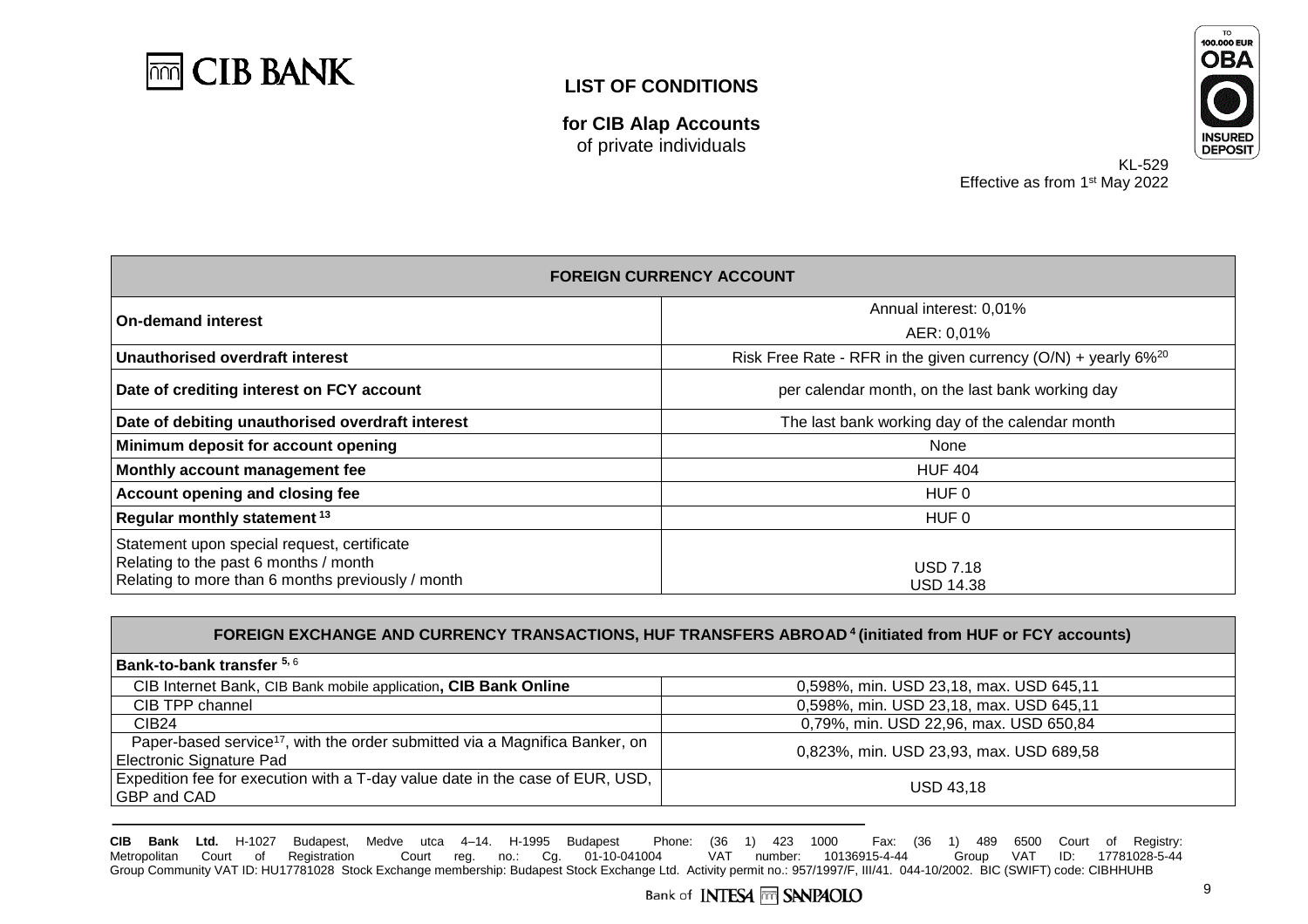

**for CIB Alap Accounts** of private individuals



KL-529 Effective as from 1<sup>st</sup> May 2022

| SEPA and other transfer in EUR in the EEA Region (except domestic<br>transfer $)^5$                                 |                                                                                                                               |  |
|---------------------------------------------------------------------------------------------------------------------|-------------------------------------------------------------------------------------------------------------------------------|--|
| CIB Internet Bank, CIB Bank mobile application, CIB Bank Online                                                     | 0,558%, max. HUF 54 330<br>(Promotion: HUF 0 for the portion of the transaction not exceeding HUF 20 000<br>until 31.12.2022) |  |
| <b>CIB TPP channel</b>                                                                                              | 0,558%, max. HUF 54 330<br>(Promotion: HUF 0 for the portion of the transaction not exceeding HUF 20 000<br>until 31.12.2022) |  |
| CIB <sub>24</sub>                                                                                                   | 0,621%, max. HUF 53 835<br>(Promotion: HUF 0 for the portion of the transaction not exceeding HUF 20 000<br>until 31.12.2022) |  |
| Paper-based service, with the order submitted via a Magnifica Banker, on<br>Electronic Signature Pad                | 0.733%, max. HUF 56 107<br>(Promotion: HUF 0 for the portion of the transaction not exceeding HUF 20 000<br>until 31.12.2022) |  |
| Domestic SEPA and other transfer in EUR in outside the EEA Region 5                                                 |                                                                                                                               |  |
| CIB Internet Bank, CIB Bank mobile application, CIB Bank Online                                                     | 0,582%, min. EUR 20,24, max. EUR 562,93                                                                                       |  |
| CIB TPP channel                                                                                                     | 0,582%, min. EUR 20,24, max. EUR 562,93                                                                                       |  |
| <b>CIB24</b>                                                                                                        | 0,77%, min. EUR 20,05, max. EUR 567,92                                                                                        |  |
| Paper-based service, with the order submitted via a Magnifica Banker, on<br>Electronic Signature Pad                | 0,802%, min. EUR 20,90, max. EUR 601,72                                                                                       |  |
| Expedition fee for execution with a T-day value date in EUR in the EEA<br>Region                                    | EUR 38,69                                                                                                                     |  |
| Intrabank transfer 5, 6                                                                                             |                                                                                                                               |  |
| CIB Internet Bank, CIB Bank mobile application, CIB Bank Online                                                     | <b>USD 20,50</b>                                                                                                              |  |
| CIB TPP channel                                                                                                     | <b>USD 20,50</b>                                                                                                              |  |
| <b>CIB24</b>                                                                                                        | 0,393%, min. USD 15,62, max. USD 279,96                                                                                       |  |
| Paper-based service <sup>17</sup> , with the order submitted via a Magnifica Banker, on<br>Electronic Signature Pad | 0,41%, min. USD 16,29, max. USD 296,60                                                                                        |  |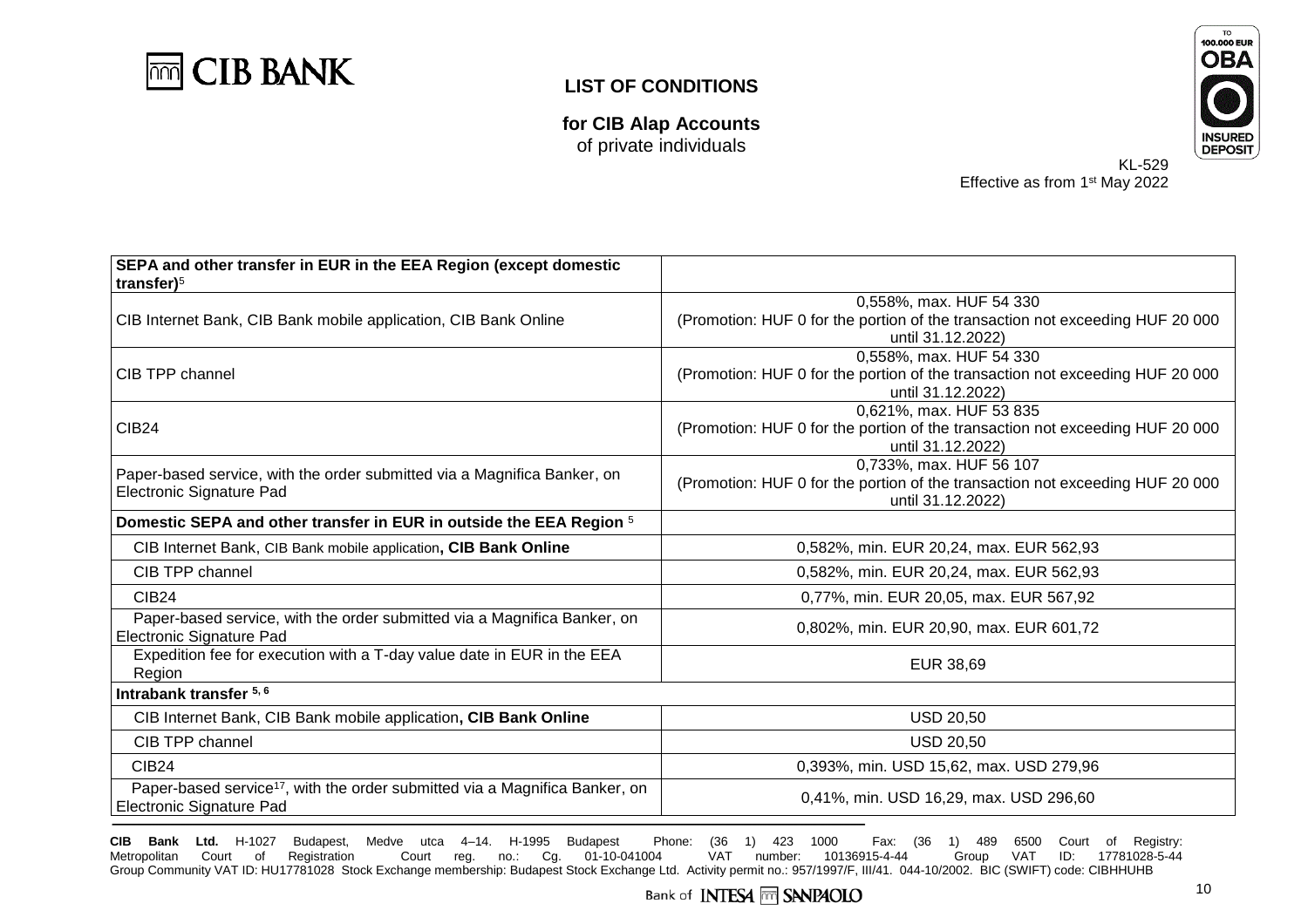

**for CIB Alap Accounts** of private individuals



KL-529 Effective as from 1<sup>st</sup> May 2022

| Transfer between the Client's own accounts kept at CIB Bank                                                              |                                                                                    |  |  |
|--------------------------------------------------------------------------------------------------------------------------|------------------------------------------------------------------------------------|--|--|
| CIB Internet Bank, CIB Bank mobile application, CIB Bank Online                                                          | HUF 0                                                                              |  |  |
| CIB TPP channel                                                                                                          | HUF 0                                                                              |  |  |
| <b>CIB24</b>                                                                                                             | <b>USD 7.44</b>                                                                    |  |  |
| Paper-based service, with the order submitted via a Magnifica Banker, on<br>Electronic Signature Pad                     | USD 7.75 (Promotion: In the case of Magnifica customers USD 0 until<br>31.12.2022) |  |  |
| Surcharge for foreign currency transfers (including between the Client's<br>own accounts) that require manual processing | <b>USD 2.26</b>                                                                    |  |  |
|                                                                                                                          |                                                                                    |  |  |

| <b>HUF transfer abroad</b>                                                                                        | 0,291%, min. HUF 11 235, max. HUF 147 752 |  |
|-------------------------------------------------------------------------------------------------------------------|-------------------------------------------|--|
| Fee for the cancellation of an order (including recalling), or the modification of<br>an order<br>Intrabank order | HUF 0 / transaction                       |  |
| Bank-to-bank order                                                                                                | HUF 0 / transaction                       |  |
| Deposit fixing or termination, increasing or reducing the amount of<br>deposited capital on the roll over date    |                                           |  |
| CIB Internet Bank, CIB Bank mobile application, CIB Bank Online <sup>14</sup>                                     | HUF 0                                     |  |
| CIB <sub>24</sub>                                                                                                 | HUF 0                                     |  |
| Paper-based service, with the order submitted via a Magnifica Banker                                              | HUF 0                                     |  |
| Termination of a fixed-term deposit on a day other than the rollover date                                         |                                           |  |
| CIB Internet Bank, CIB Bank mobile application <sup>,</sup> CIB Bank Online <sup>14</sup>                         | HUF 0                                     |  |
| CIB <sub>24</sub>                                                                                                 | HUF 150 /transaction                      |  |
| Paper-based service, with the order submitted via a Magnifica Banker                                              | HUF 300 /transaction                      |  |
| Cash deposit of foreign currency to a HUF or FCY account (CIB Bank Zrt.<br>only accepts banknotes)                | HUF 0                                     |  |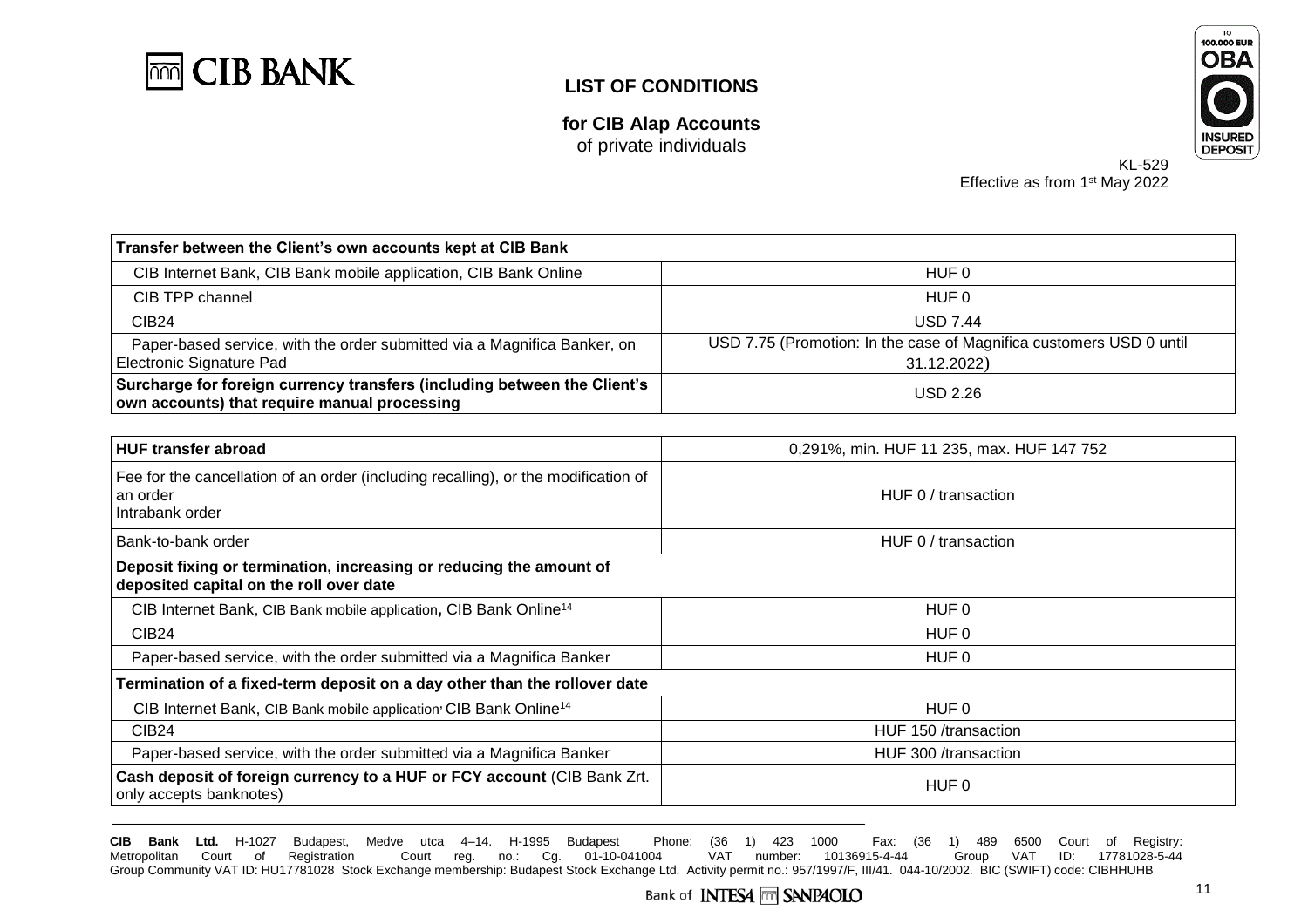

**for CIB Alap Accounts** of private individuals



KL-529 Effective as from 1<sup>st</sup> May 2022

| Fee for the depositing of damaged foreign currency banknotes                                                                                      | 11,29% of the deposited amount                                                  |  |
|---------------------------------------------------------------------------------------------------------------------------------------------------|---------------------------------------------------------------------------------|--|
| Cash withdrawal in foreign currency to the debit of HUF or FX account <sup>3</sup>                                                                | 1,749%, min. HUF 1 613, max. HUF 156 402                                        |  |
| Cash withdrawal in HUF to the debit of FX account 3                                                                                               | 1,749%, min. HUF 1 613, max. HUF 156 402                                        |  |
| Issuance of a foreign-currency cheque<br>The Bank has discontinued this service as of 16 December 2013.                                           | $USD$ 14.64 + bank-to-bank transfer charges                                     |  |
| <b>Foreign currency cheque collection</b> (min. 30 banking days <sup>10</sup> )<br>The Bank has discontinued this service as of 16 December 2013. | 0.34%, min. USD 35 max. USD 124.2 + third-party bank charges and DHL<br>charges |  |
| <b>Unpaid cheque</b>                                                                                                                              | <b>USD 5.65</b>                                                                 |  |
| Cover transfer of cheque drawn on CIB Bank                                                                                                        | <b>USD 11.29</b>                                                                |  |
| <b>Blocking of a cheque</b>                                                                                                                       | <b>USD 11.29</b>                                                                |  |

| <b>ELECTRONIC SERVICES</b>                                                                                                                                                        |                                                                                                                                                                            |  |
|-----------------------------------------------------------------------------------------------------------------------------------------------------------------------------------|----------------------------------------------------------------------------------------------------------------------------------------------------------------------------|--|
| <b>CIB Internet based Electronic Services (CIB Internet Bank)</b>                                                                                                                 |                                                                                                                                                                            |  |
| Subscription fee for security SMS text messages (notification of logins and<br>blocking)                                                                                          | HUF 71 / month / user                                                                                                                                                      |  |
| Fees for password generator                                                                                                                                                       |                                                                                                                                                                            |  |
| One-off fee for Token replacement (if the Token is lost or becomes<br>unusable or unreliable) <sup>18</sup>                                                                       | In case of a replacement request, the token available in CIB Bank Mobile<br>Application or the CIB Hard Token are available for further use of the Electronic<br>Services. |  |
| One-off fee for Easy Token replacement (if the Token is lost or becomes<br>unusable or unreliable) (Sales of this product will be discontinued from 02.<br>15.2019) <sup>18</sup> | In case of a replacement request, the token available in CIB Bank Mobile<br>Application or the CIB Hard Token are available for further use of the Electronic<br>Services. |  |
| One-off fee for CIB Hard Token replacement (if the Token is lost or<br>becomes unusable or unreliable)                                                                            | <b>HUF 3 599</b>                                                                                                                                                           |  |
| One-off fee for CIB mobilToken replacement (re-registration)                                                                                                                      | HUF 0                                                                                                                                                                      |  |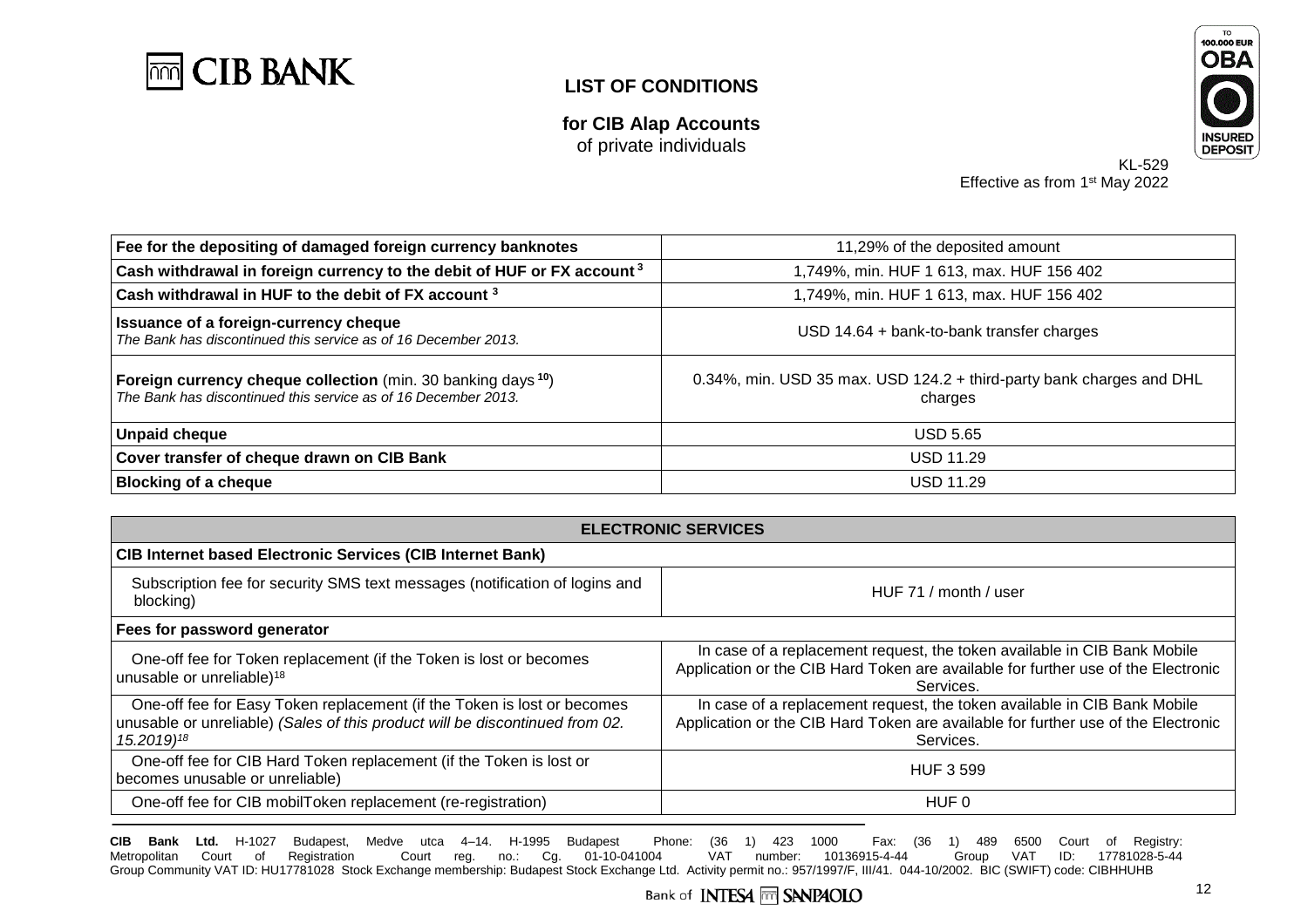

**for CIB Alap Accounts** of private individuals



KL-529 Effective as from 1<sup>st</sup> May 2022

| CIB Mobilbank <sup>7</sup>                                                                         |                              |
|----------------------------------------------------------------------------------------------------|------------------------------|
| Security text messages on transactions performed with a CIB bank card<br>(card monitoring service) | HUF 77 /month /phone number  |
| Text messages about debits and credits on the bank account (account-<br>monitoring service)        | HUF 468 /month /phone number |
| SMS fee 8                                                                                          | HUF 50/message               |

| <b>OPTIONAL ADDITIONAL SERVICES</b>                                                                                                                                                                                                                         |                                                                                                                                                                         |  |
|-------------------------------------------------------------------------------------------------------------------------------------------------------------------------------------------------------------------------------------------------------------|-------------------------------------------------------------------------------------------------------------------------------------------------------------------------|--|
|                                                                                                                                                                                                                                                             | <b>HUF ACCOUNT</b>                                                                                                                                                      |  |
| Monthly premium for CIB Accident Guard Package<br>(available for individuals between the ages of $18 - 65$ )                                                                                                                                                | <b>HUF 600</b><br>Promotion: For applications between 01.12.2021 and 31.03.2022, monthly<br>premium is HUF 0 for 2 full months following the month of the application   |  |
| Monthly premium for CIB Accident Guard Plus Package<br>(available for individuals between the ages of $18 - 65$ )                                                                                                                                           | <b>HUF 1 150</b><br>Promotion: For applications between 01.12.2021 and 31.03.2022, monthly<br>premium is HUF 0 for 2 full months following the month of the application |  |
| Monthly premium for CIB Accident Guard Family Package<br>(available for principal insured persons between the ages of 18 – 65; the<br>other insured persons can be children under 18, spouses or registered<br>partners between the ages of 18 and 65)      | HUF 1 200<br>Promotion: For applications between 01.12.2021 and 31.03.2022, monthly<br>premium is HUF 0 for 2 full months following the month of the application        |  |
| Monthly premium for CIB Accident Guard Family Plus Package<br>(available for principal insured persons between the ages of 18 - 65; the<br>other insured persons can be children under 18, spouses or registered<br>partners between the ages of 18 and 65) | HUF 2 300<br>Promotion: For applications between 01.12.2021 and 31.03.2022, monthly<br>premium is HUF 0 for 2 full months following the month of the application        |  |
| Monthly premium for HUF 1,000,000 accident insurance policy providing<br>cover for accidental death (available between 18 and 65 years of age)                                                                                                              | <b>HUF 139</b>                                                                                                                                                          |  |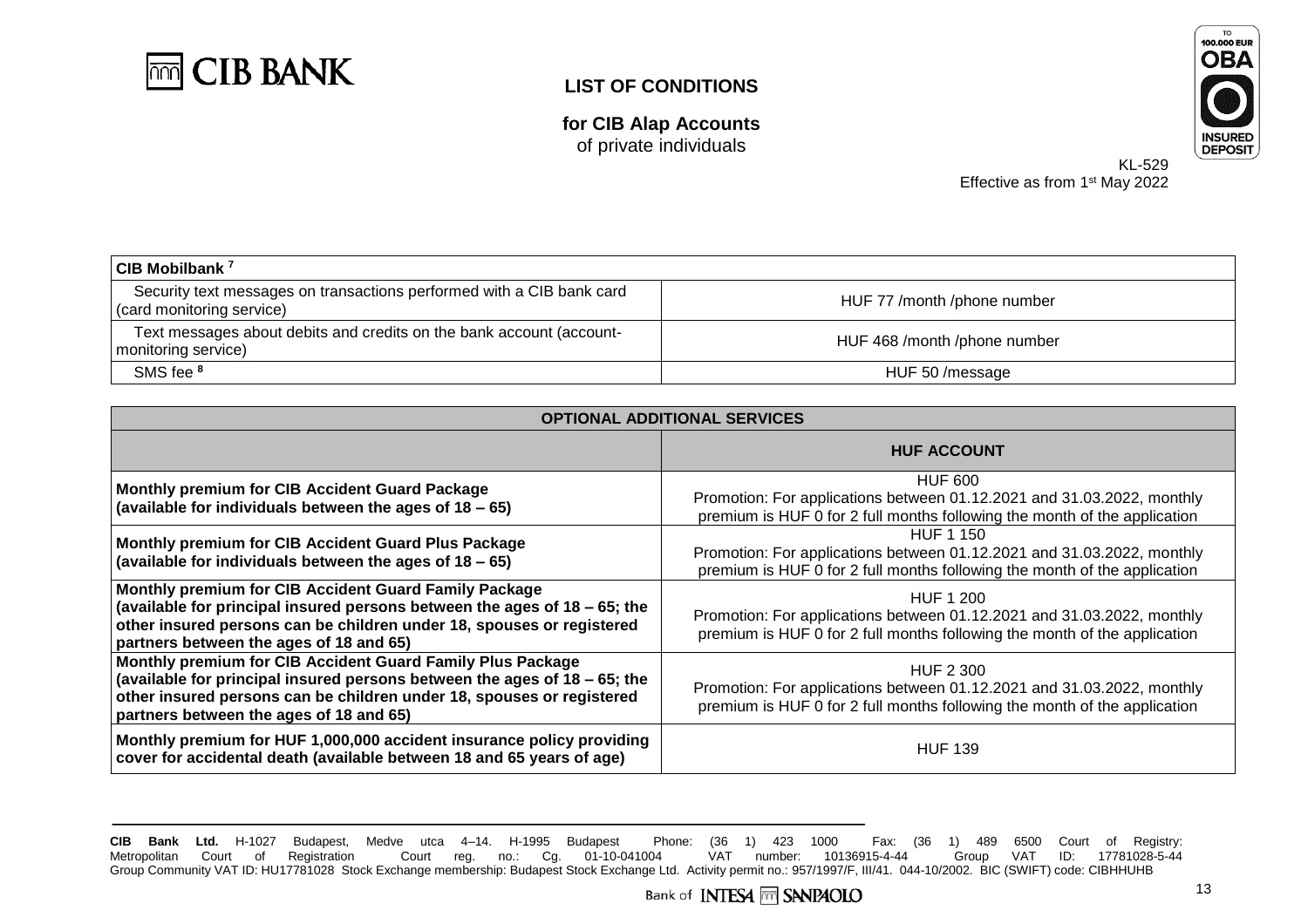

**for CIB Alap Accounts** of private individuals



KL-529 Effective as from 1<sup>st</sup> May 2022

| Monthly premium for HUF 1,000,000 life insurance policy providing cover<br>for death by any cause (available between 18 and 65 years of age)                        | <b>HUF 399</b><br>Not available after 08.08.2013.                                                           |                                                                 |
|---------------------------------------------------------------------------------------------------------------------------------------------------------------------|-------------------------------------------------------------------------------------------------------------|-----------------------------------------------------------------|
| Monthly premium for HUF 8,000,000 accident insurance policy providing<br>cover for accidental death (available between 18 and 65 years of age)                      | <b>HUF 999</b><br>Not available after 08.08.2013.                                                           |                                                                 |
| Monthly premium for HUF 8,000,000 life insurance policy providing cover<br>for death by any cause (available up to 65 years of age)                                 | <b>HUF 2499</b><br>Not available after 08.08.2013.                                                          |                                                                 |
| <b>OPTIONAL ADDITIONAL SERVICES</b>                                                                                                                                 |                                                                                                             |                                                                 |
|                                                                                                                                                                     | <b>HUF ACCOUNT</b>                                                                                          |                                                                 |
|                                                                                                                                                                     | <b>Contract concluded before 1 June</b><br>2019                                                             | <b>Contract concluded from 1 June</b><br>2019 - to 31 July 2021 |
| Monthly premium for CIB Health Guard, Standard Basic Package<br>(available at an age 6 month - 69 years)                                                            | HUF 2 500 / month / insured                                                                                 | HUF 3 500 / month / insured                                     |
| Monthly premium for CIB Health Guard, Optimum Basic Package<br>(available at an age 18 - 69 years)                                                                  | HUF 5 500 / month / insured                                                                                 | HUF 7 500 / month / insured                                     |
| Monthly premium for CIB Health Guard, Premium Basic Package<br>(available at an age 18 - 69 years)                                                                  | HUF 11 500 / month / insured                                                                                | HUF 14 500 / month / insured                                    |
| Monthly premium for Hope Plus Silver Additional Insurance Package<br>(available at an age 18 - 65 years, only attached to CIB Health Guard<br><b>Basic Package)</b> | HUF 2 800 / month / insured<br>Contract concluded before 1 June 2019 and from 1 June 2019 - to 31 July 2021 |                                                                 |
| Monthly premium for Hope Plus Gold Additional Insurance Package<br>(available at an age 18 – 65 years, only attached to CIB Health Guard<br><b>Basic Package)</b>   | HUF 8 500 / month / insured<br>Contract concluded before 1 June 2019 and from 1 June 2019 - to 31 July 2021 |                                                                 |
|                                                                                                                                                                     |                                                                                                             |                                                                 |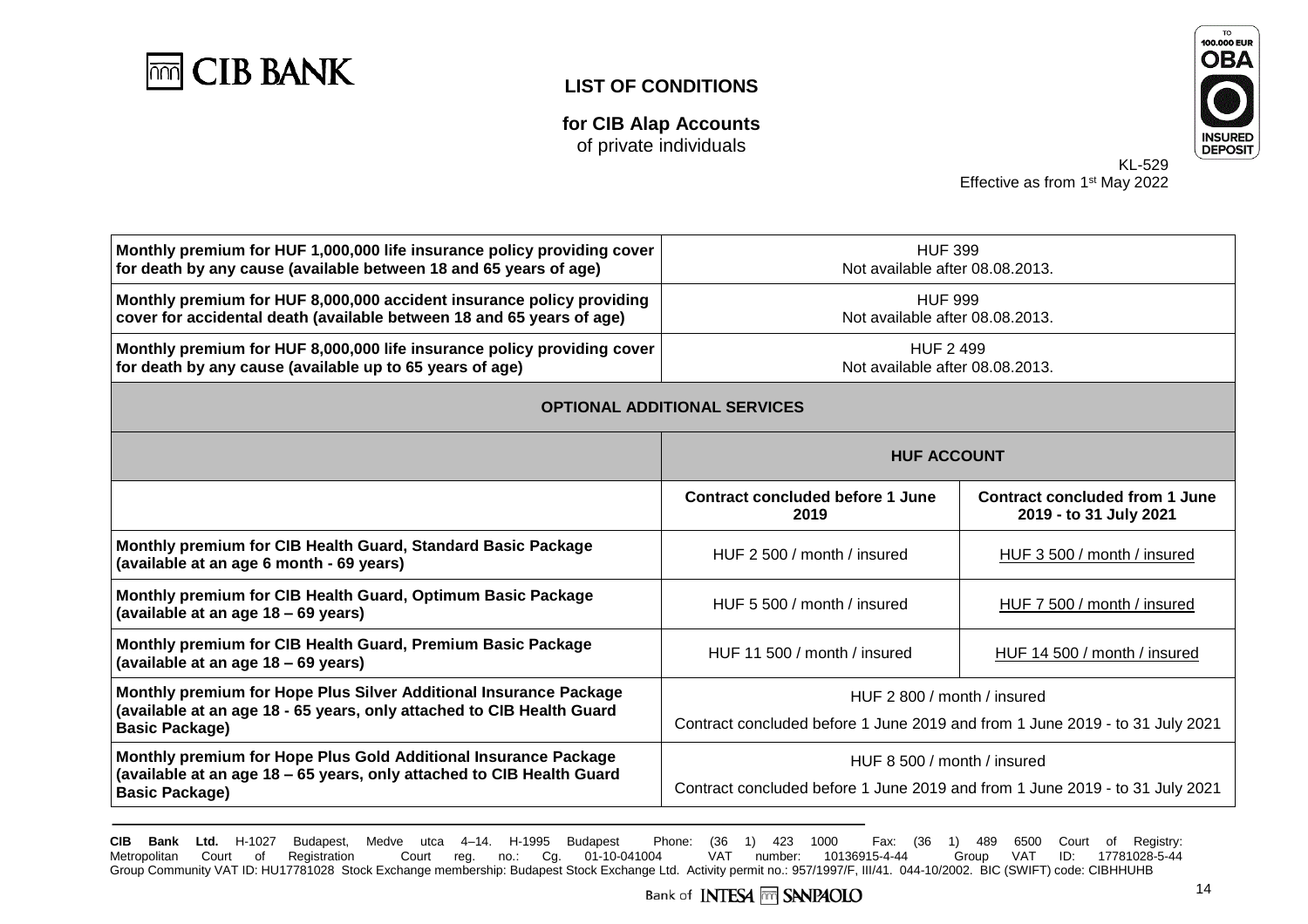

**for CIB Alap Accounts** of private individuals



KL-529 Effective as from 1<sup>st</sup> May 2022

|                                                                                                                                                                         | <b>Contract concluded from 1 August 2021</b>                                                                                                                                                                     |
|-------------------------------------------------------------------------------------------------------------------------------------------------------------------------|------------------------------------------------------------------------------------------------------------------------------------------------------------------------------------------------------------------|
| Monthly premium for CIB Health Guard 2.0, Standard Basic Package<br>(available at an age 6 month - 69 years)                                                            | HUF 4 950 / month / insured<br>Promotion: For applications between 01.12.2021 and 31.03.2022, following the<br>month of the application, the monthly premium for 2 full months is 50% of the<br>monthly premium  |
| Monthly premium for CIB Health Guard 2.0, Optimum Basic Package<br>(available at an age 18 – 69 years)                                                                  | HUF 7 950 / month / insured<br>Promotion: For applications between 01.12.2021 and 31.03.2022, following the<br>month of the application, the monthly premium for 2 full months is 50% of the<br>monthly premium  |
| Monthly premium for CIB Health Guard 2.0, Premium Basic Package<br>(available at an age 18 – 69 years)                                                                  | HUF 10 950 / month / insured<br>Promotion: For applications between 01.12.2021 and 31.03.2022, following the<br>month of the application, the monthly premium for 2 full months is 50% of the<br>monthly premium |
| Monthly premium for Hope Plus Silver Additional Insurance Package<br>(available at an age 18 - 65 years, only attached to CIB Health Guard 2.0<br><b>Basic Package)</b> | HUF 2 800 / month / insured                                                                                                                                                                                      |
| Monthly premium for Hope Plus Gold Additional Insurance Package<br>(available at an age 18 – 65 years, only attached to CIB Health Guard 2.0<br><b>Basic Package)</b>   | HUF 8 500 / month / insured                                                                                                                                                                                      |

|                                 | <b>HUF CARD COVERAGE</b><br><b>ACCOUNT<sup>5</sup></b> | <b>FCY CARD COVERAGE</b><br>ACCOUNT <sup>5</sup>               | <b>CIB UNSECURED LOAN</b><br><b>TECHNICAL ACCOUNT<sup>9</sup></b><br>(Sales of this product will be<br>discontinued from 01<br>September 2017) |
|---------------------------------|--------------------------------------------------------|----------------------------------------------------------------|------------------------------------------------------------------------------------------------------------------------------------------------|
| <b>On-demand interest</b>       | Annual interest: 0,01%                                 | Annual interest: 0,01%                                         | Not available                                                                                                                                  |
|                                 | AER: 0,01%                                             | AER: 0,01%                                                     | Not available                                                                                                                                  |
| Unauthorised overdraft interest | 27.99%                                                 | Risk Free Rate - RFR in the<br>given currency $(O/N)$ + yearly | 27.99%                                                                                                                                         |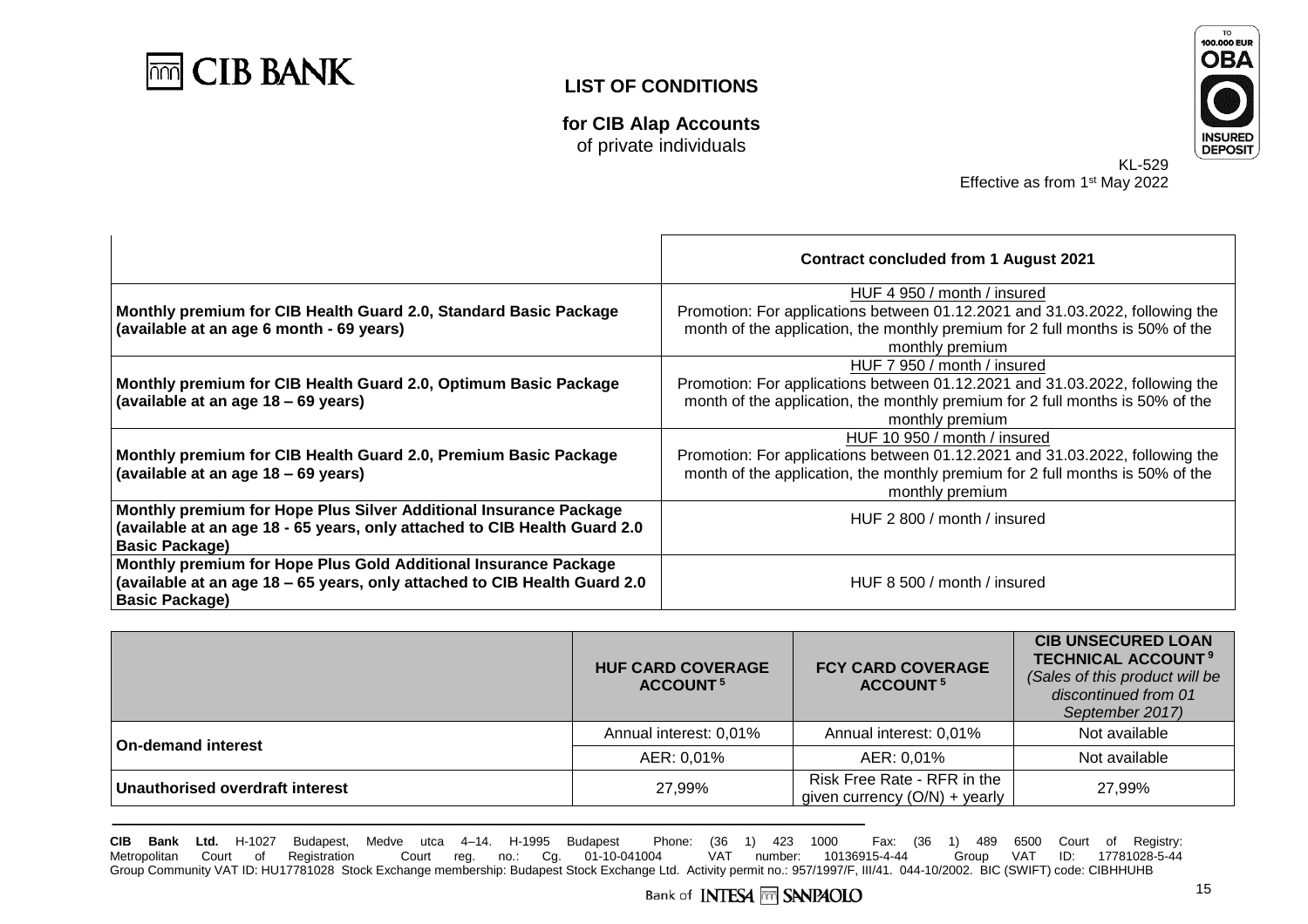

**for CIB Alap Accounts** of private individuals



KL-529 Effective as from 1<sup>st</sup> May 2022

|                                                                                                                                                                                     |                                                 | $6\%^{20}$                                |                                         |
|-------------------------------------------------------------------------------------------------------------------------------------------------------------------------------------|-------------------------------------------------|-------------------------------------------|-----------------------------------------|
| Date of debiting unauthorised overdraft interest                                                                                                                                    | The last bank working day of the calendar month |                                           |                                         |
| Minimum deposit for account opening                                                                                                                                                 | None                                            |                                           |                                         |
| Monthly account management fee                                                                                                                                                      | HUF <sub>0</sub>                                |                                           |                                         |
| Account opening and closing fee                                                                                                                                                     | Not available                                   | Not available                             | HUF 0                                   |
| Regular monthly statement <sup>12</sup> via CIB Internet Bank, CIB<br><b>Bank mobile application, CIB Bank Online</b>                                                               | HUF 0                                           | Not available                             | HUF 0                                   |
| <b>Regular monthly statement</b>                                                                                                                                                    | Not available                                   | HUF <sub>0</sub>                          | Not available                           |
| First monthly paper statement of each month                                                                                                                                         | HUF 0                                           | Not available                             | HUF 0<br>(only at the Client's request) |
| Fee for issuing additional bank statements or certificates at the<br>Client's request<br>Relating to the past 6 months / month<br>Relating to more than 6 months previously / month | Not available                                   | Not available                             | <b>HUF 1 438</b><br><b>HUF 2878</b>     |
| Transfer between the Client's own accounts kept at CIB<br><b>Bank</b>                                                                                                               |                                                 |                                           |                                         |
| CIB Internet Bank, CIB Bank mobile application, CIB Bank Online                                                                                                                     | HUF <sub>0</sub>                                | HUF <sub>0</sub>                          | HUF <sub>0</sub>                        |
| CIB TPP channel                                                                                                                                                                     | HUF 0                                           | HUF 0                                     | HUF 0                                   |
| CIB <sub>24</sub>                                                                                                                                                                   | <b>HUF 116</b>                                  | <b>USD 5,80</b>                           | HUF <sub>0</sub>                        |
| Paper-based service, on Electronic Signature Pad                                                                                                                                    | 0,174%, min. HUF 232, max.<br><b>HUF 8 117</b>  | 0,174%, min. USD 11.59,<br>max. USD 33.67 | HUF <sub>0</sub>                        |
| Cash deposit at a bank branch<br>-fee the processing of coins if more than 50 coins are deposited 3                                                                                 | HUF <sub>0</sub><br>3,39%                       | Not available                             | HUF <sub>0</sub><br>3,39%               |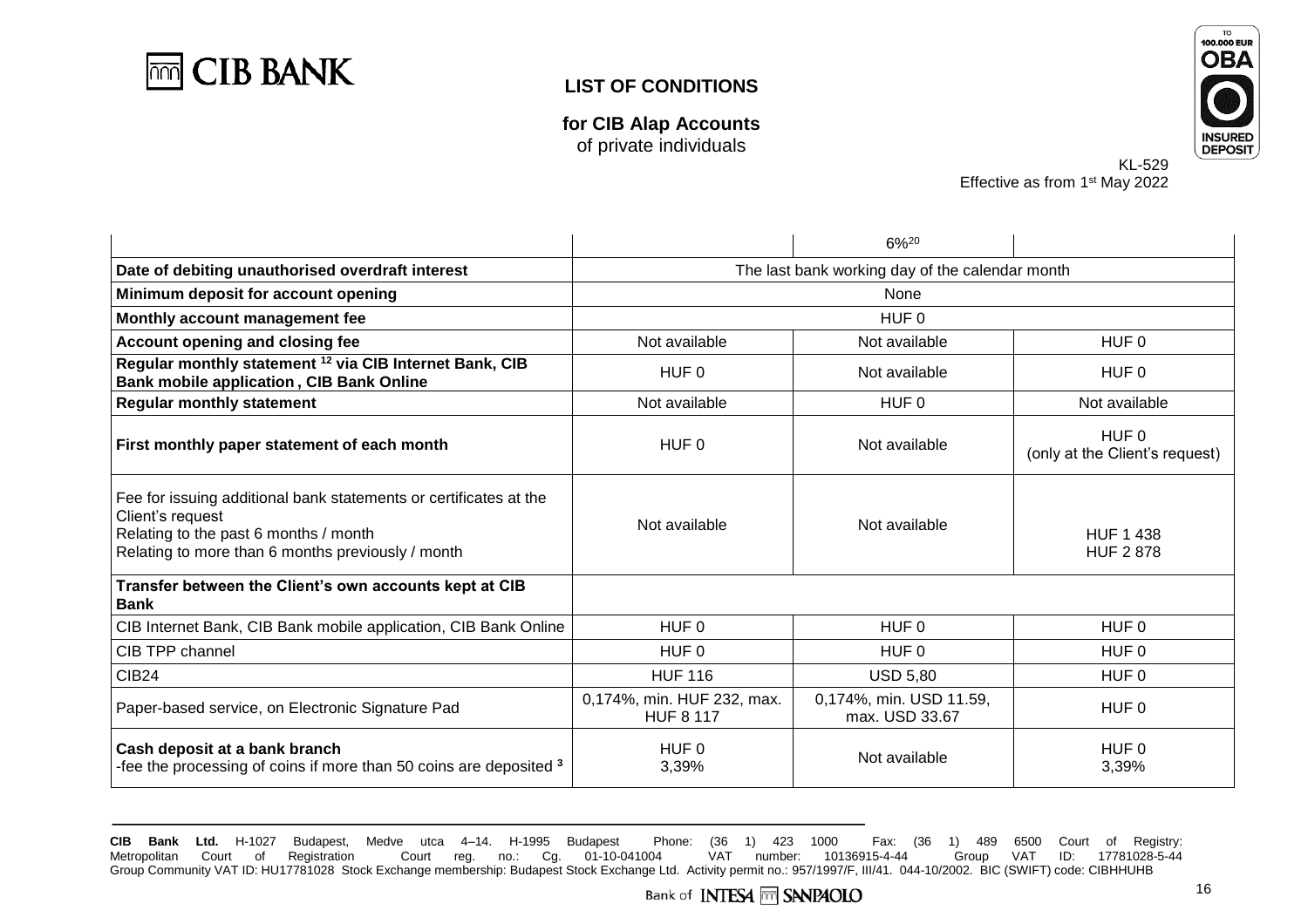

**for CIB Alap Accounts** of private individuals



KL-529 Effective as from 1<sup>st</sup> May 2022

| Deposit with a postal cash transfer order                                                                                                                                                                          | HUF $113 + 0.39%$ /transaction | Not available    | Not available                                                                                                                                                                              |
|--------------------------------------------------------------------------------------------------------------------------------------------------------------------------------------------------------------------|--------------------------------|------------------|--------------------------------------------------------------------------------------------------------------------------------------------------------------------------------------------|
| Cash deposit of foreign currency to a HUF or FCY account<br>(only banknotes are accepted)                                                                                                                          | Not available                  | HUF <sub>0</sub> | Not available                                                                                                                                                                              |
| Cash withdrawal from cash desk in a bank branch <sup>3</sup>                                                                                                                                                       | Not available                  | Not available    | 1,40%, min. HUF 884 max.                                                                                                                                                                   |
| - fee for coin processing if more than 50 coins are withdrawn <sup>3</sup>                                                                                                                                         |                                |                  | HUF 142 430<br>3,39%                                                                                                                                                                       |
| Fee for failing to make a cash-desk withdrawal after giving<br>advance notice, or for withdrawing more than HUF 1 million<br>(or the equivalent in foreign currency) without giving<br>advance notice <sup>3</sup> | Not available                  | Not available    | HUF 11,291 / occasion                                                                                                                                                                      |
| <b>Correspondence fee</b>                                                                                                                                                                                          | Not available                  | Not available    | <b>HUF 565</b>                                                                                                                                                                             |
| <b>CIB Internet based Electronic Services</b><br><b>CIB Internet Bank - Compulsory Supplementary Service</b>                                                                                                       |                                |                  |                                                                                                                                                                                            |
| Fees for password generator                                                                                                                                                                                        |                                |                  |                                                                                                                                                                                            |
| - Token usage fee                                                                                                                                                                                                  | Not available                  | Not available    | HUF 56 / month / user                                                                                                                                                                      |
| - Easy Token usage fee (Sales of this product will be<br>discontinued from 02. 15.2019)                                                                                                                            | Not available                  | Not available    | HUF 56 / month / user                                                                                                                                                                      |
| - CIB Hard Token usage fee                                                                                                                                                                                         | Not available                  | Not available    | HUF 380 / month / user                                                                                                                                                                     |
| - CIB mobilToken usage fee                                                                                                                                                                                         | Not available                  | Not available    | HUF 56 / month / user                                                                                                                                                                      |
| - CIB Hard Token request fee                                                                                                                                                                                       | Not available                  | Not available    | HUF 1 910 / user                                                                                                                                                                           |
| - One-off fee for Token replacement (if the Token is lost or<br>becomes unusable or unreliable) <sup>18</sup>                                                                                                      | Not available                  | Not available    | In case of a replacement<br>request, the token available in<br><b>CIB Bank Mobile Application</b><br>or the CIB Hard Token are<br>available for further use of the<br>Electronic Services. |
| - One-off fee for Easy Token replacement (if the Token is lost<br>or becomes unusable or unreliable) (Sales of this product will be<br>discontinued from 02. 15.2019) <sup>18</sup>                                | Not available                  | Not available    | In case of a replacement<br>request, the token available in<br><b>CIB Bank Mobile Application</b>                                                                                          |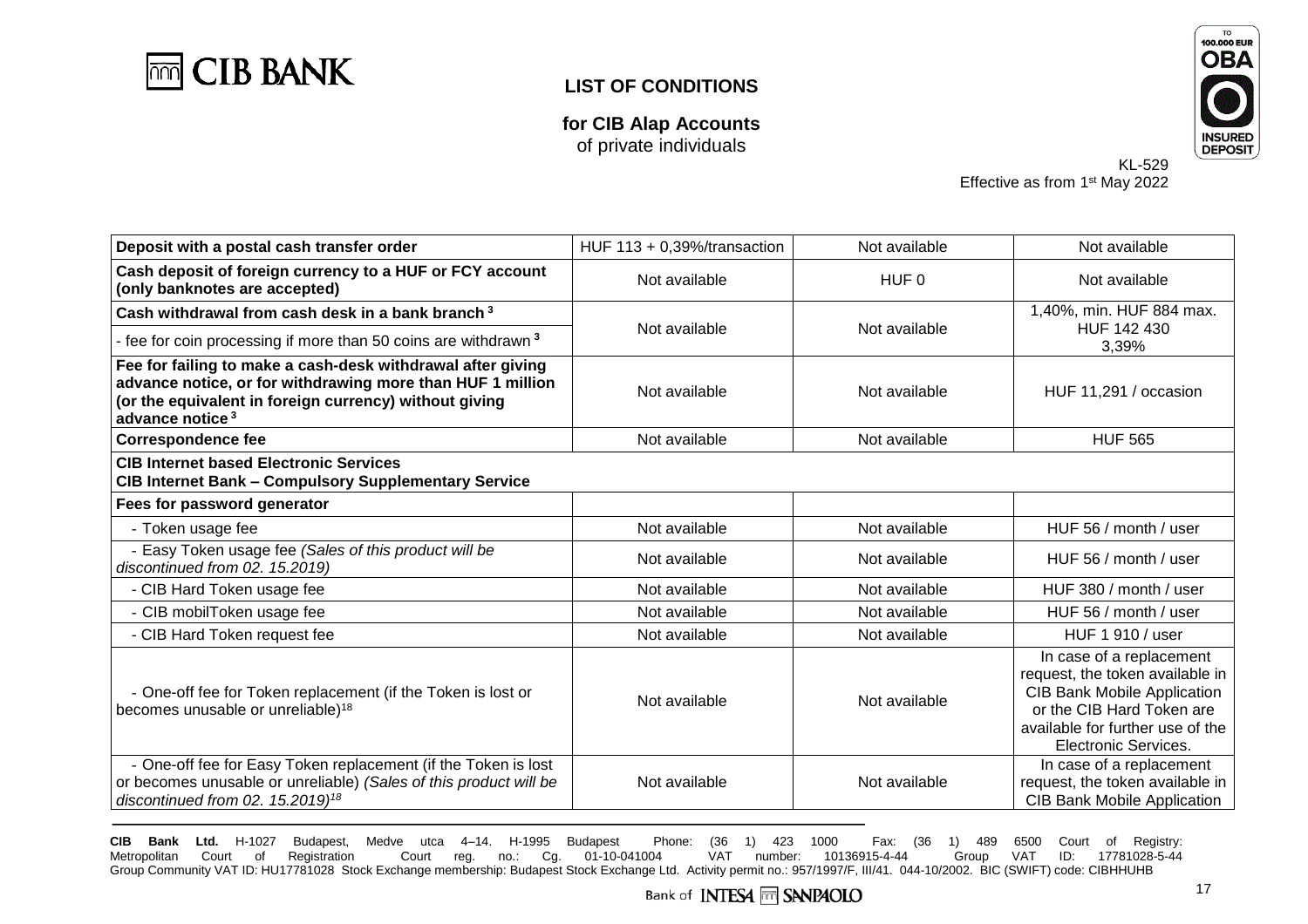

**for CIB Alap Accounts** of private individuals



KL-529 Effective as from 1<sup>st</sup> May 2022

|                                                                                                          |               |               | or the CIB Hard Token are<br>available for further use of the<br>Electronic Services. |
|----------------------------------------------------------------------------------------------------------|---------------|---------------|---------------------------------------------------------------------------------------|
| - One-off fee for CIB Hard Token replacement (if the Token is<br>lost or becomes unusable or unreliable) | Not available | Not available | <b>HUF 3 599</b>                                                                      |
| - One-off fee for CIB mobilToken replacement (re-registration)                                           | Not available | Not available | HUF 0                                                                                 |

| CIB Internet-based Electronic Services (CIB Bank mobile application)                         |                  |                  |                                 |
|----------------------------------------------------------------------------------------------|------------------|------------------|---------------------------------|
| Registration fee                                                                             | HUF 0            | HUF 0            | HUF 0                           |
| Monthly fee                                                                                  | HUF <sub>0</sub> | HUF 0            | HUF 0                           |
| <b>CIB Internet based Electronic Services (CIB Bank Online)</b>                              |                  |                  |                                 |
| Registration fee                                                                             | HUF 0            | HUF 0            | HUF 0                           |
| Monthly fee                                                                                  | HUF <sub>0</sub> | HUF <sub>0</sub> | HUF <sub>0</sub>                |
| CIB Mobilbank <sup>7</sup>                                                                   |                  |                  |                                 |
| - Text messages about debits and credits on the bank account<br>(account-monitoring service) | Not available    | Not available    | HUF 468 /month /phone<br>number |
| Text message fee <sup>8</sup>                                                                | Not available    | Not available    | HUF50/message                   |

CIB Bank is a member of the National Deposit Insurance Fund (NDIF), so its deposits are insured under the Act CCXXXVII of 2013 on Credit Institutions and Financial Enterprises.

**Termination of the bank account:** In the event of termination of the Bank Account Agreement, the cash withdrawal, bank-to-bank transfer, intrabank transfer or book transfer between the Client's own accounts of an amount less than HUF 1,200 – or the equivalent in foreign currency determined based on the valid mid-rate quoted by the Bank on the day of execution by the Bank of the payment order to this effect – is free of charge.

**1** If a declaration is submitted indicating a payment account to serve for the free cash withdrawals, the two-times-two free cash withdrawals available based on the declaration and on the basic service shall not be aggregated; in this case, the number and the amount limit of HUF cash withdrawals provided free of charge from domestic ATMs as part of the basic service will be unchanged.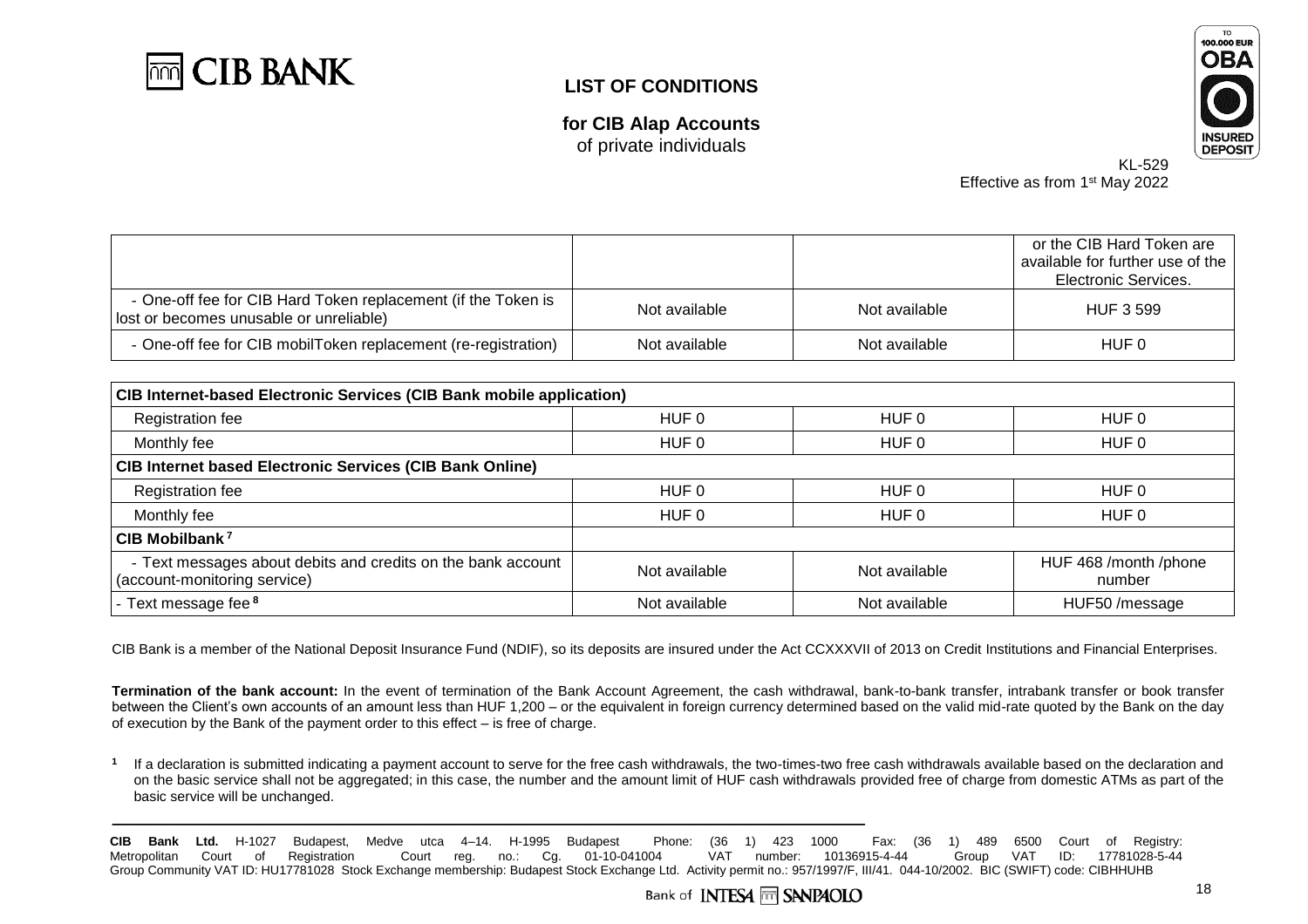

**for CIB Alap Accounts** of private individuals



KL-529 Effective as from 1<sup>st</sup> May 2022

- <sup>2</sup> Products: Telekom DOMINO prepaid card, vendor: Magyar Telekom Plc.; Praktikum prepaid card, vendor: Telenor Hungary Ltd.; Vodafone VitaMAX prepaid card, vendor: Vodafone Hungary. The pay-as-you-go mobile phone top-up service is available via the CIB24, CIB Internet Bank, CIB Bank mobile application and CIB Bank Online services.
- <sup>3</sup> The Bank assumes no obligation to execute large cash withdrawals at a time that has not been agreed in advance. Notice of withdrawals of large amounts of cash must be given to the Bank in advance, either verbally (by telephone, CIB24/in person) or in writing as follows:

Deadline for giving notice **Daily amount of cash withdrawal**<br>
HUF HUE EUR. USD EUR, USD Cther 1 bank working day before the withdrawal Monday-Thursday up to 15:00 1,000,000 – 10,000,000 1,000 – 5,000 Up to the equivalent of USD 5,000 2 bank working days befor

Giving advance notice of the withdrawal of large sums of cash:

Friday up to 14:00

Giving advance notice of a cash withdrawal or cash deposit of more than 50 coins:

Advance notice of cash withdrawals or cash deposit of up to HUF 500 000 must be given 2 working days before the withdrawal or deposit.

the withdrawal Terriday up to 14:00<br>The withdrawal Triday up to 14:00 Over 10,000,000

- Notice of cash withdrawals or cash deposit of over HUF 500 000 must be given 3 working days before the withdrawal or deposit, by 15:00 from Monday to Thursday and by 14:00 on Friday, and a list of denominations must be provided.
- **4** In addition to the commission payable on foreign currency transactions involving the Client's Bank Account, any out-of-pocket expenses (e.g. postal charges, DHL courier charges, etc.) related to the executed transactions, as well as any justified fees and commissions incurred due to the involvement of an intermediary bank or banks may  $-$  as chosen by the Parties – be charged either to the Client or to the Originator of the foreign currency transaction. (These include, in the case of outgoing foreign-currency payments to destination countries that use the IBAN international bank account number format, the fee charged by the foreign bank if the beneficiary's IBAN-format account number was indicated erroneously on, or omitted from, the payment order.) In case of transfers outside the EEA, if the Client agrees to pay all the fees and charges associated with the transfer, the Client must ensure that sufficient funds are available on the designated account to cover such costs. The precise amounts of the fees and charges differ from bank to bank. Upon fulfilment, the HUF value of the foreign currency transfer fees and costs (e.g. SWIFT), as well as any justified fees and commission incurred due to the involvement of an intermediary bank/banks, financial or other institutions (e.g. surcharge of manual processed transfers), are charged to the Client as and when they arise. These costs can arise in both outbound and inbound foreign currency transfers and can therefore be debited. Transfer orders submitted on a transfer order form are accepted by CIB Bank only on a special foreign currency transfer order form.
- <sup>5</sup> CIB Bank's sell/buy foreign exchange rate valid on the date of debiting the account is applied to calculate the amount of orders submitted in a currency different from that of the account debited.

EEA Region: institution established by certain members of the European Union and European Free Trade Association (EFTA), an extension of the European Union's single market. Member States: Austria, Belgium, Bulgaria, Cyprus, Czech Republic, Denmark, Estonia, Finland, France, Greece, Netherlands, Croatia, Ireland, Poland, Latvia, Lithuania, Luxembourg, Hungary, Malta, Germany, Italy, Portugal, Romania, Spain, Sweden, Slovakia, Slovenia, Iceland, Liechtenstein, Norway.

SEPA: Single Euro Payments Area – business partners within the area can execute their Euro Payment Transactions (SEPA-Transfer, - Collection and Card Payments) regardless of their place of residence (inhabitancy) - within or outside the border - under the same basic conditions, rights and obligations. (Single Euro Payments Area): a payment instrument for sending and receiving payments in Euro, using unified standards and rules, a common European payment tools in the European Economic Area. (Further information: [https://www.mnb.hu/fogyasztovedelem/bankszamlak/szolgaltatasok/mi-az-egyseges-euro-fizetesi-ovezet-sepa\)](https://www.mnb.hu/fogyasztovedelem/bankszamlak/szolgaltatasok/mi-az-egyseges-euro-fizetesi-ovezet-sepa)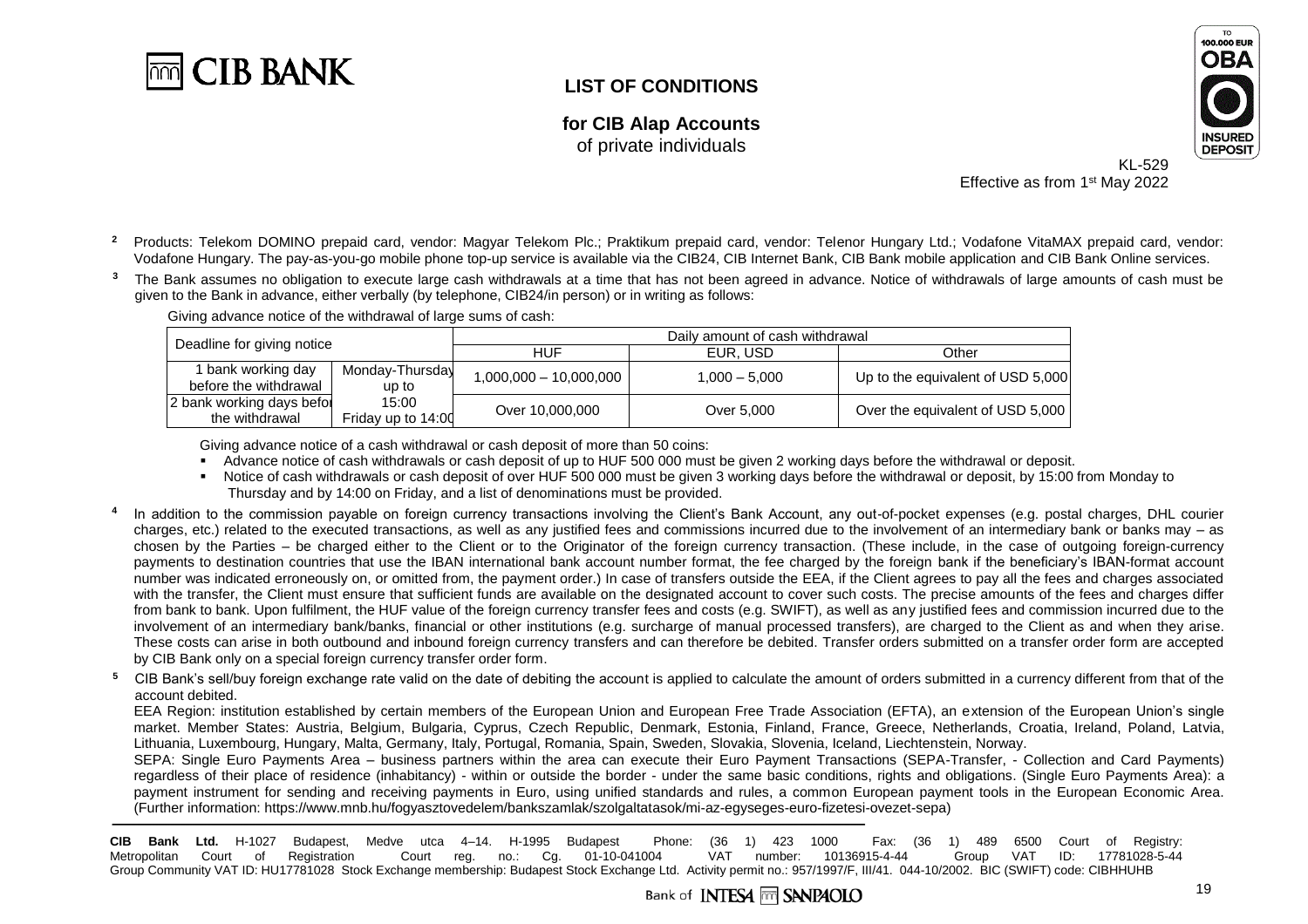

**for CIB Alap Accounts** of private individuals



KL-529 Effective as from 1<sup>st</sup> May 2022

- **6** In the case of foreign exchange transfer orders with a beneficiary who keeps their account with a financial service provider established outside the EEA, if the account holder doesn't agree to pay the foreign bank charges, the transferred amount could be credited to the bank account of the beneficiary reduced by any arising intermediary bank charges, which differ from bank to bank.
- **7** In case of the account monitoring service, the bank sends an SMS text message on transactions above HUF 500, in the case of the card monitoring service the bank sends an SMS text message on all transactions. Clients can modify this limit via CIB24, CIB Internet Bank or in a branch of the Bank. Monthly fees are first charged on the day that the service is requested, and on the corresponding day of every consecutive month thereafter.
- <sup>8</sup> The SMS fee is charged on the basis of the SMS text messages sent by the bank. The SMS fee is charged as an aggregated monthly fee, starting from the day on which the service is requested.
- The CIB Unsecured Loans TECHNICAL Account, which serves for making repayments on the CIB Personal Loan and the CIB Debt Consolidation Loan, is a restricted-purpose payment account on which only Transactions specified in this List of Conditions may be executed, and in relation to which only the supplementary services specified in this List of Conditions may be requested. A CIB Unsecured Loans TECHNICAL Account may be opened in the case of an application for a CIB Debt Consolidation Loan, and, in the case of a CIB Personal Loan applied for by 3 November 2014, for the purpose of disbursement and repayment; indeed, in these cases, the opening of such an account is compulsory. The fee for opening and maintaining a CIB Unsecured Loans TECHNICAL Account is HUF 0. The related account statements are made available by the Bank to the Client via the CIB Internet Bank. A Debit Card may not be requested to go with the CIB Unsecured Loans TECHNICAL Account.
- **<sup>10</sup>** The execution of cheque collection orders takes a minimum of 30 bank working days from submission of the order by the Client. The Bank excludes its liability for any lengthening of this deadline due to the paying bank's procedure related to execution of the collection order. The deadlines applicable to execution should in every case be interpreted as being over and above the deadlines specified in this List of Conditions. The Bank is only able to inform the Client in advance about those procedural deadlines at third-party banks in respect of which it has information.
- **<sup>11</sup>** Besides the commission related to the given transaction, the Principal's bank account is debited with the costs and commissions lawfully charged by Magyar Posta Zrt. that arise in connection with the executed transaction, and which are debited at the time they arise. An exception is Magyar Posta's fee charged for each money order, which is debited from the forint account at the same time as the transfer, and the payment-order's postal production fee, which is charged to the forint account at the start of the month following the month of performance together with the account management fee.
- <sup>12</sup> Fee applicable in the case of an agreement concluded after 8 August 2013 with regard to the sending or making available of the monthly statement via an Electronic Service, with the proviso that in every case the first paper-based monthly statement for the given month is free of charge.
- **<sup>13</sup>** The first paper bank statement for each month is always free of charge.
- <sup>14</sup> Service is not yet available in CIB Bank mobile application, CIB Bank Online. After the launch of CIB Bank mobile application and CIB Bank Online the Bank will continuously introduce new services in the application and CIB Bank Online till 31 December 2021. The Bank will inform customers 5 days before introduction of new services in the application and CIB Bank Online by notice and Internet Bank message.
- **<sup>15</sup>** If a Client decides to change their existing bank account to the CIB Classic Private Account with the "JZH nullás" monthly account management fee discount having concluded a mortgage loan contract on or after 21 March 2016, then the change of account will be free of charge.
- **<sup>16</sup>** The bank-switch fee is debited during the bank switching process regulated by Government Regulation 263/2016. (VIII. 31.), if the affected current account regulated by this list of conditions – will be closed in the process. The bank-switch fee is a fee incurred in connection with the bank switching process when the Bank acts as the old payment service provider and it has to be payed in addition to the account closing fee in case of contracts signed on or after 01.01.2017.